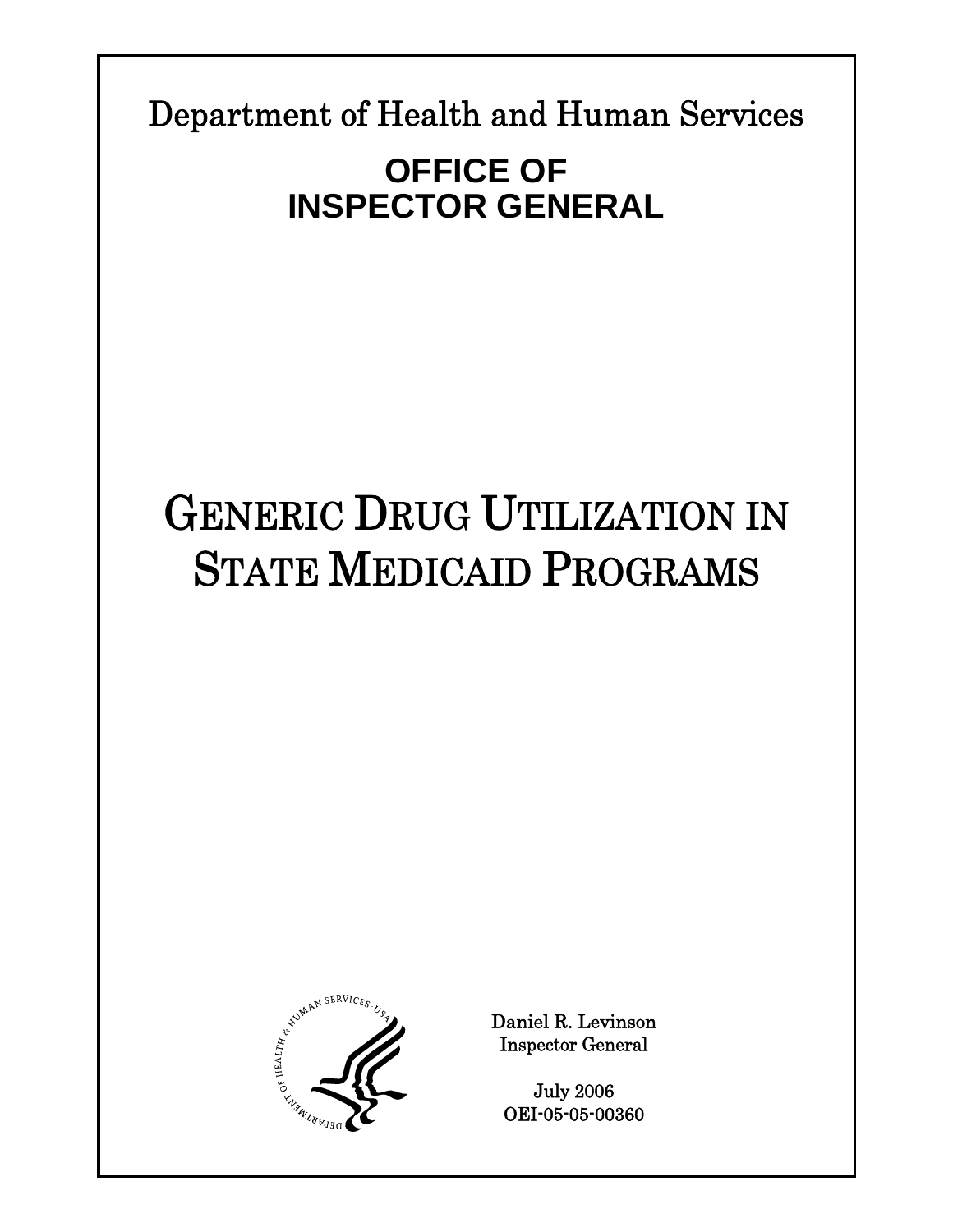# Office of Inspector General

http://oig.hhs.gov

The mission of the Office of Inspector General (OIG), as mandated by Public Law 95-452, as amended, is to protect the integrity of the Department of Health and Human Services (HHS) programs, as well as the health and welfare of beneficiaries served by those programs. This statutory mission is carried out through a nationwide network of audits, investigations, and inspections conducted by the following operating components:

### Office of Audit Services

The Office of Audit Services (OAS) provides all auditing services for HHS, either by conducting audits with its own audit resources or by overseeing audit work done by others. Audits examine the performance of HHS programs and/or its grantees and contractors in carrying out their respective responsibilities and are intended to provide independent assessments of HHS programs and operations. These assessments help reduce waste, abuse, and mismanagement and promote economy and efficiency throughout HHS.

## Office of Evaluation and Inspections

The Office of Evaluation and Inspections (OEI) conducts national evaluations to provide HHS, Congress, and the public with timely, useful, and reliable information on significant issues. Specifically, these evaluations focus on preventing fraud, waste, or abuse and promoting economy, efficiency, and effectiveness in departmental programs. To promote impact, the reports also present practical recommendations for improving program operations.

## Office of Investigations

The Office of Investigations (OI) conducts criminal, civil, and administrative investigations of allegations of wrongdoing in HHS programs or to HHS beneficiaries and of unjust enrichment by providers. The investigative efforts of OI lead to criminal convictions, administrative sanctions, or civil monetary penalties.

### Office of Counsel to the Inspector General

The Office of Counsel to the Inspector General (OCIG) provides general legal services to OIG, rendering advice and opinions on HHS programs and operations and providing all legal support in OIG's internal operations. OCIG imposes program exclusions and civil monetary penalties on health care providers and litigates those actions within HHS. OCIG also represents OIG in the global settlement of cases arising under the Civil False Claims Act, develops and monitors corporate integrity agreements, develops compliance program guidances, renders advisory opinions on OIG sanctions to the health care community, and issues fraud alerts and other industry guidance.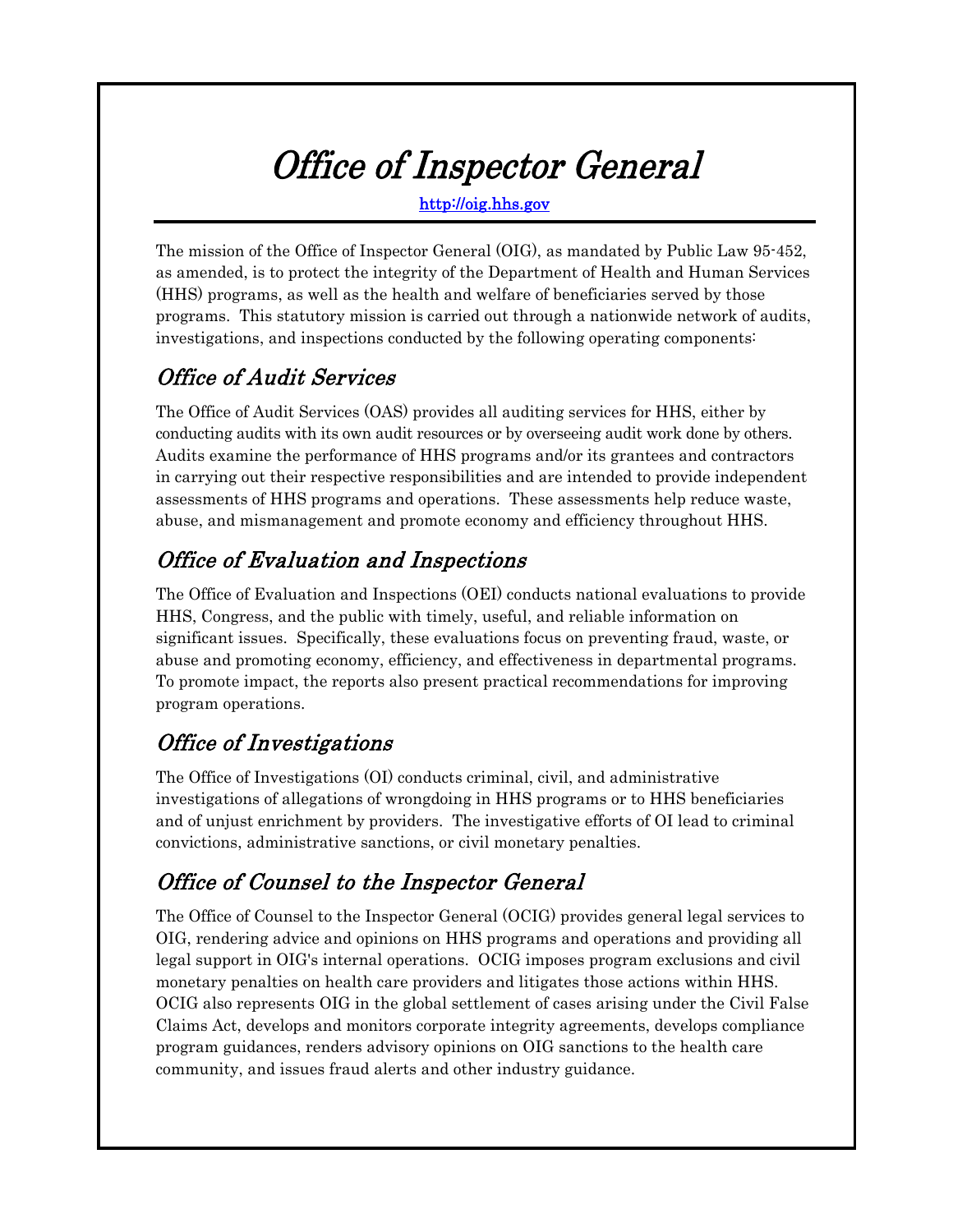#### **OBJECTIVE**

To determine the extent of generic drug utilization in State Medicaid programs during 2004.

#### **BACKGROUND**

Medicaid is a jointly funded Federal and State health insurance program for certain low income and medically needy persons. Prescription drug costs are one of the largest and fastest growing Medicaid expenditures, totaling more than \$34 billion in fiscal year 2003.

Rising Medicaid costs have bolstered Federal support for using generic drugs to contain Medicaid prescription drug expenditures. A generic drug is chemically identical to its brand name counterpart, with the same therapeutic effect and the same risk-benefit profile. Generic drugs are, on average, 63 percent less expensive than brand name drugs.

The Centers for Medicare & Medicaid Services (CMS) has encouraged generic drug substitution (i.e., substituting a generic drug for its brand name equivalent) as a safe and effective way for States to increase generic drug utilization and reduce costs. Many States have implemented policies to encourage generic substitution in their State Medicaid programs.

Generic substitution is not possible when a provider prescribes a single source drug (i.e., a drug that has no generic equivalent). While single source drugs are the only available treatment for some conditions, other conditions are treatable with a number of drugs, some of which have generic equivalents and some of which do not. Some States and private insurers encourage health care providers to prescribe drugs with generic equivalents rather than single source drugs, which tend to be newer and more expensive.

The overall level of generic drug utilization is determined both by the frequency of generic substitution at the pharmacy counter and by physician prescribing patterns. Therefore, in addition to assessing overall generic drug utilization (i.e., the percentage of all prescriptions that were generics), this study calculated the following indicators that contributed to overall generic utilization: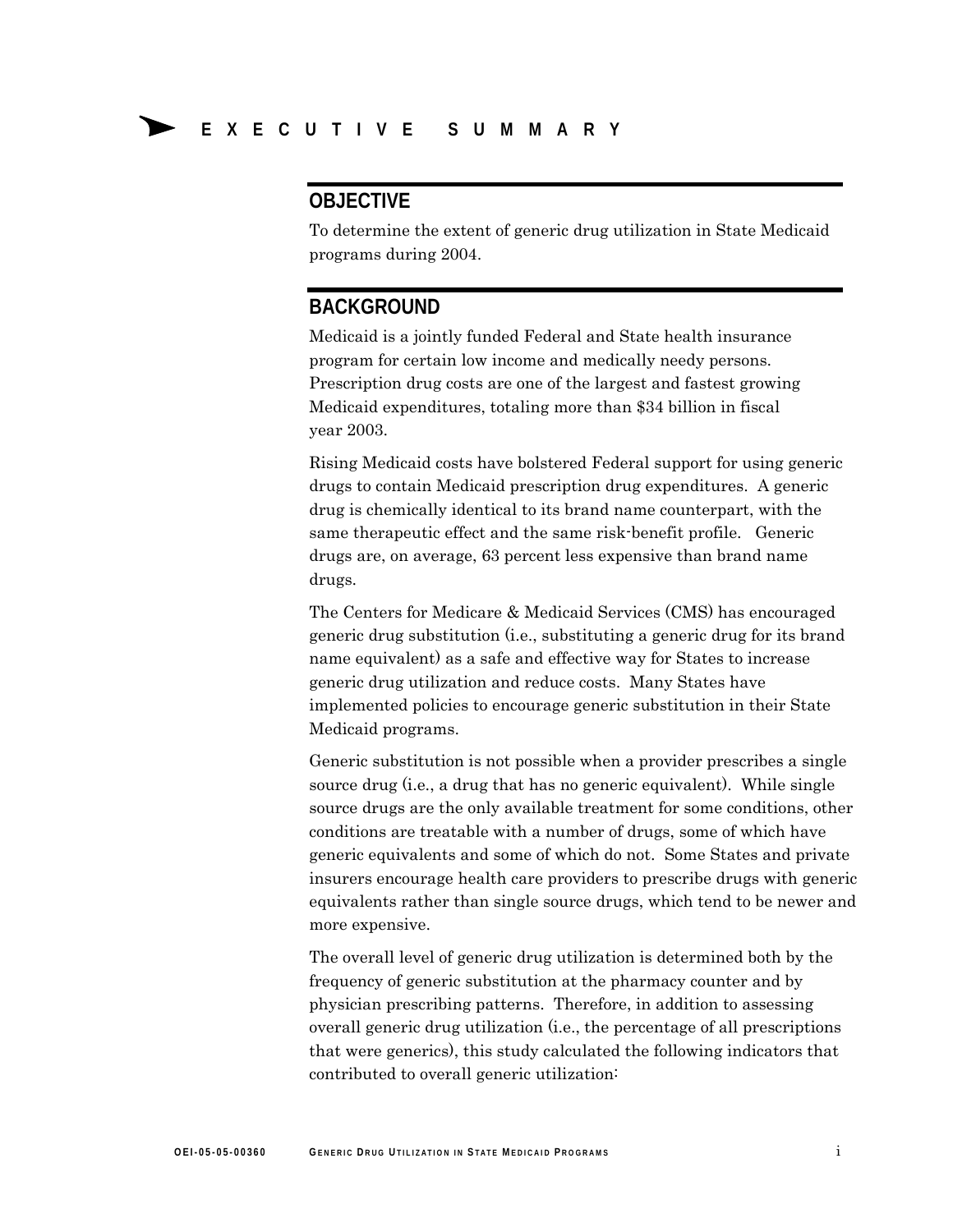- 1. Generic substitution rate: the percentage of all prescriptions for multisource drugs (i.e., drugs that have a generic substitute) that were dispensed as generics.
- 2. Single source prescribing rate: the percentage of all prescriptions that were written for single source drugs (i.e., drugs that have no generic version).

#### **FINDINGS**

**On average, generics were dispensed 89 percent of the time when generic substitutes were available.** The "generic substitution rate" measures how often generics are dispensed when generic substitutes are available. Across all States, both the median and the average generic substitution rates were 89 percent. Twenty-three States had generic substitution rates at or above 90 percent. This compares favorably with a 90 percent private sector benchmark.

Overall, generic substitution rates were similar across States. However, States showed substantial variation in their generic substitution rates within certain therapeutic classes (i.e., groups of drugs that treat the same medical condition). For example, the generic substitution rate for anticoagulant drugs (blood thinners) ranged from 27 percent in one State to 100 percent in another.

**On average, 41 percent of prescriptions were written for drugs that have no generic substitutes.** Single source drugs have no generic substitutes. Therefore, the proportion of prescriptions that are written for them (i.e., the single source prescribing rate) limits States' opportunities for generic drug utilization.

On average, single source drugs comprised 41 percent of all prescriptions filled. Thus, for this 41 percent of prescriptions, there was no opportunity to dispense a generic drug. Across State Medicaid programs, the single source prescribing rate ranged from 34 percent to 50 percent.

**On average, 54 percent of all drugs dispensed were generics.** The "generic utilization rate" is the percentage of all prescriptions dispensed that were generics. Across all States, both the median and the average generic utilization rates were 54 percent. By State, generic utilization rates varied from 44 percent to 61 percent. To place these rates in context, trade publications report 2004 generic utilization rates of approximately 48 percent to 52 percent for many private pharmacy benefit organizations and health plans.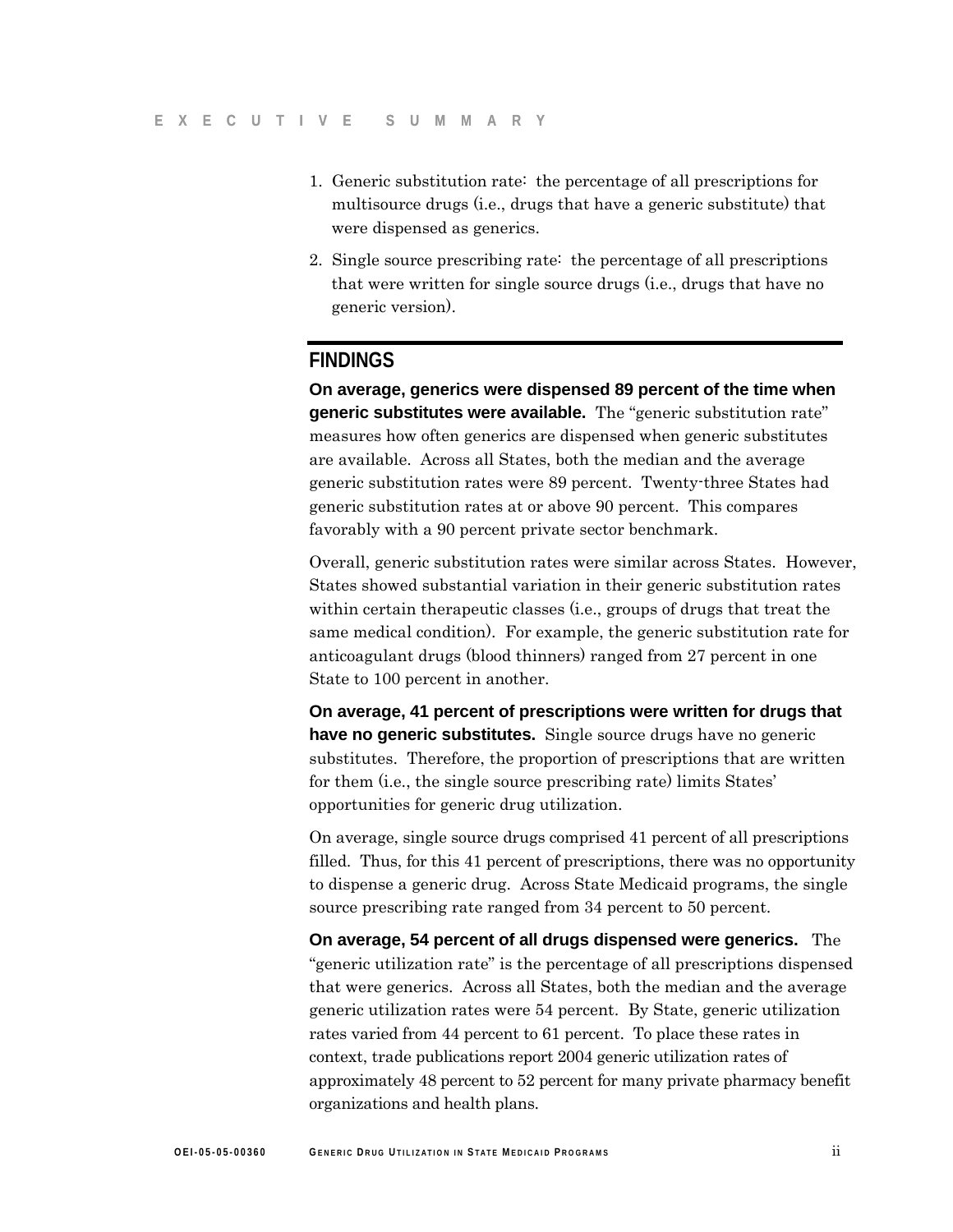Variation in generic utilization was primarily explained by variation in single source prescribing. Generic drug utilization is affected both by generic drug substitution and by physician prescribing patterns. However, because generic substitution was both high and consistent across States, single source prescribing was the primary explanation for differences in generic drug utilization overall. Generic utilization was highest in States where single source prescribing was lowest.

#### **CONCLUSION**

We found that overall, State Medicaid programs demonstrated high generic drug utilization in 2004. On average, 54 percent of all prescriptions dispensed were generics, a figure that compares favorably to rates reported in the private sector.

On average, generics were dispensed 89 percent of the time when generic substitutes were available. The high levels of generic substitution that we found for many Medicaid programs suggest that many States may have already achieved most of the growth in generic utilization possible through increasing generic substitution. However, certain therapeutic classes show substantial variation in States' generic substitution rates, and thus, greater potential for gains in States with lower rates in these classes.

To achieve significant increases in generic drug utilization, it is important to recognize that single source drug prescribing caps the level of generic drug utilization that a State Medicaid program can attain. States may realize greater gains by encouraging the prescribing of multisource drugs, which have generic equivalents, through counterdetailing, step therapy requirements, or other means. However, such efforts must be undertaken with caution to ensure that patients maintain access to appropriate treatment.

In light of these findings, we suggest that CMS consider the following:

- o For States seeking to further increase generic substitution, CMS could assist States in identifying and targeting their efforts to promote generics in therapeutic classes wherein their State rate is substantially lower than other States and opportunities for gains are greatest.
- o For States seeking more substantial gains in generic utilization, CMS could offer information and technical assistance in shifting utilization from single source to multisource drugs in a clinically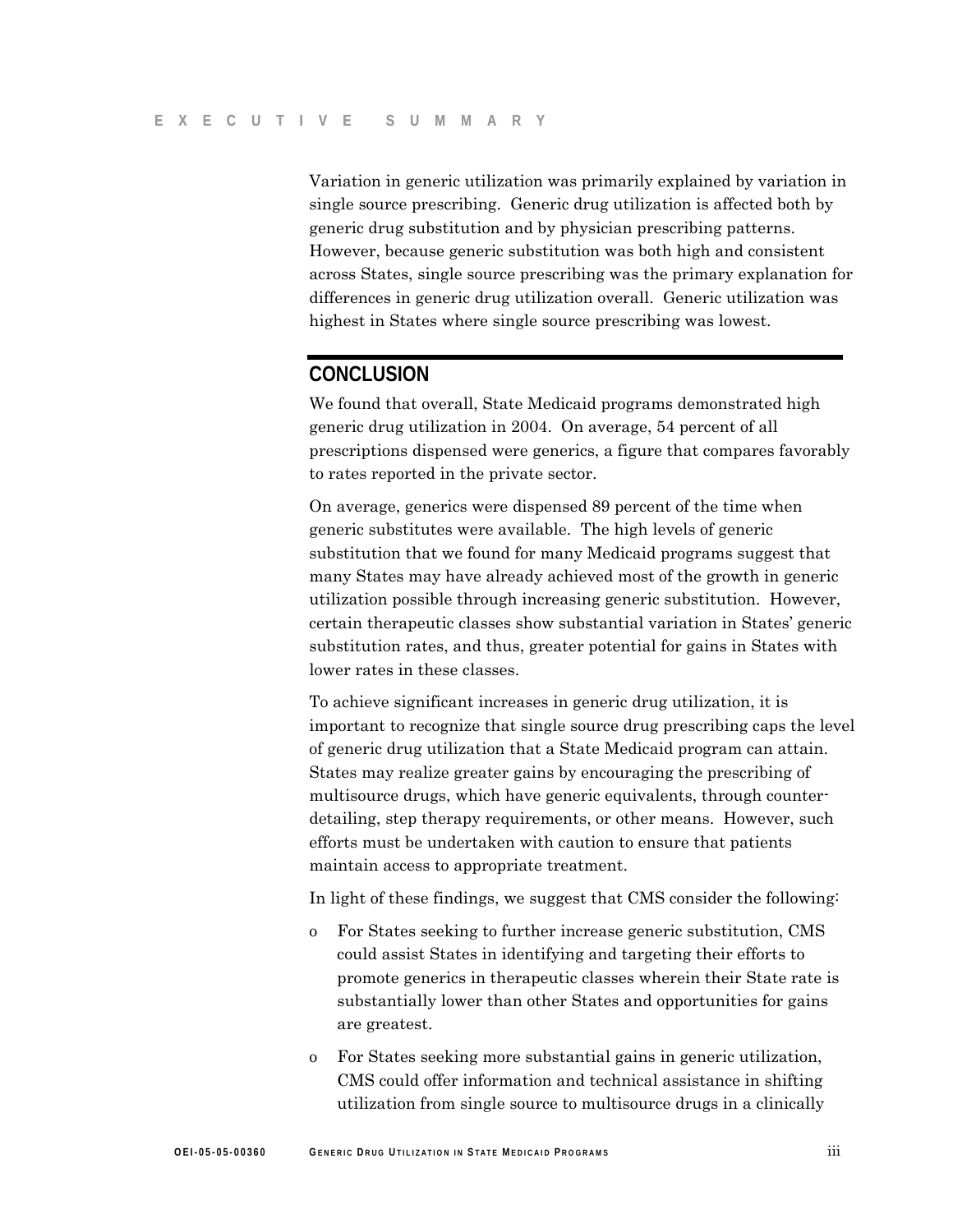responsible manner. In particular, CMS has developed expertise in the therapeutic interchangeability of drugs through Medicare's oversight of Part D formularies. Such expertise would be a valuable resource for States that desire assistance in developing policies to influence prescribing patterns while ensuring that beneficiaries maintain access to appropriate treatment.

#### **AGENCY COMMENTS**

In its comments, CMS indicated that it strongly encourages the dispensing of generic drugs. As OIG noted in our report, drug manufacturer rebates may occasionally provide States with better prices on some brand name drugs than on generics. CMS suggested that this could account for lower generic utilization rates for certain therapeutic classes in some States. In response to our suggestions, CMS stated that it will share this report with States and encourage State Medicaid agencies to review their generic drug use by therapeutic class. Finally, CMS indicated its willingness to share its expertise on therapeutic interchangeability with States but noted that States also have other qualified sources of this information.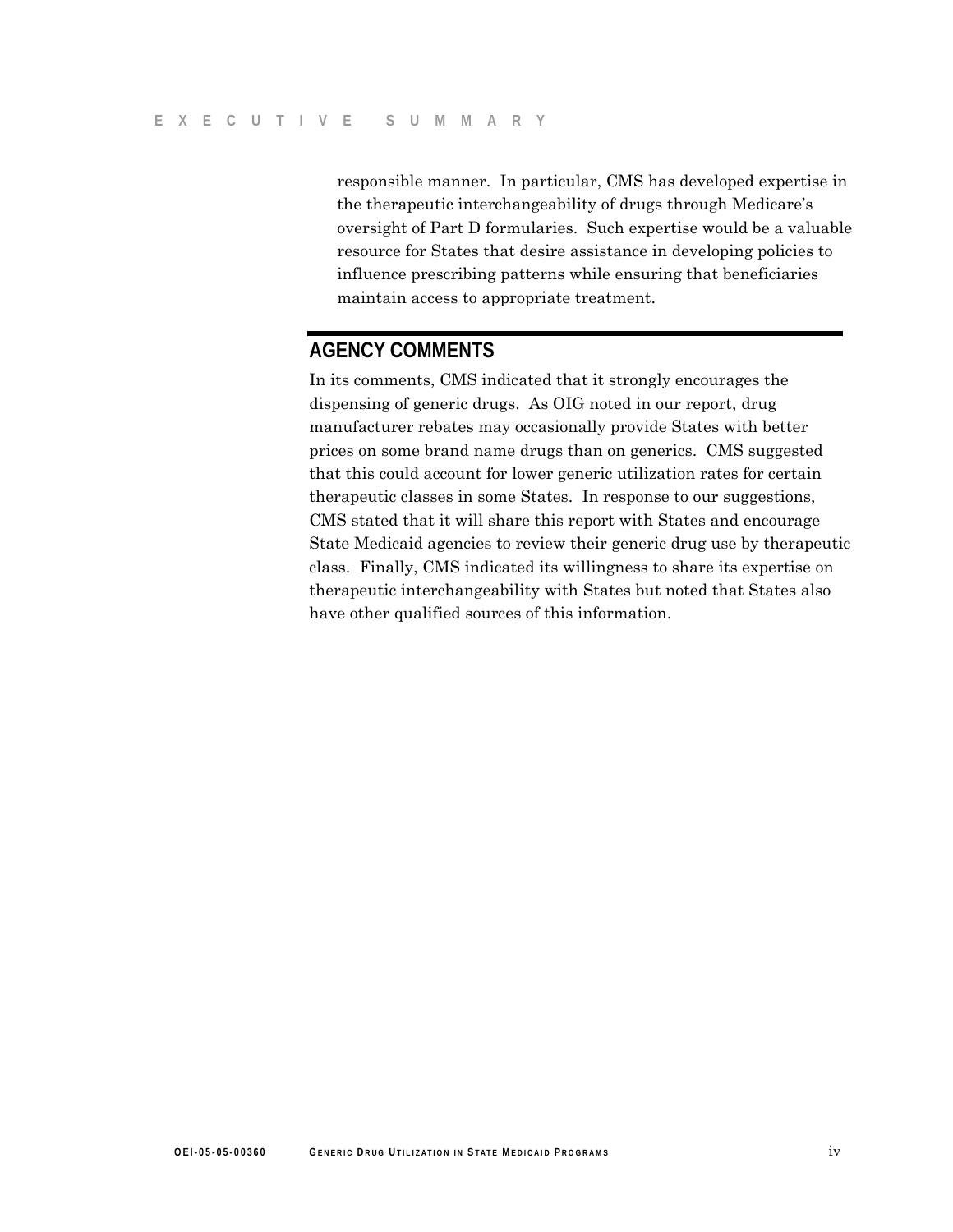### Δ **<sup>T</sup> ABLE OF CONTENTS**

| Generics dispensed in 89 percent of cases where                                                                   |
|-------------------------------------------------------------------------------------------------------------------|
|                                                                                                                   |
|                                                                                                                   |
|                                                                                                                   |
|                                                                                                                   |
|                                                                                                                   |
| 17                                                                                                                |
| B: Generic Drug Utilization Indicators by State<br>19                                                             |
| C: Analysis of the Impact on Medicaid Generic Drug Utilization<br>of Dual Eligibles' 2006 Shift to Medicare<br>21 |
|                                                                                                                   |
|                                                                                                                   |

**ACKN O W LEDGMENTS** .................................... 23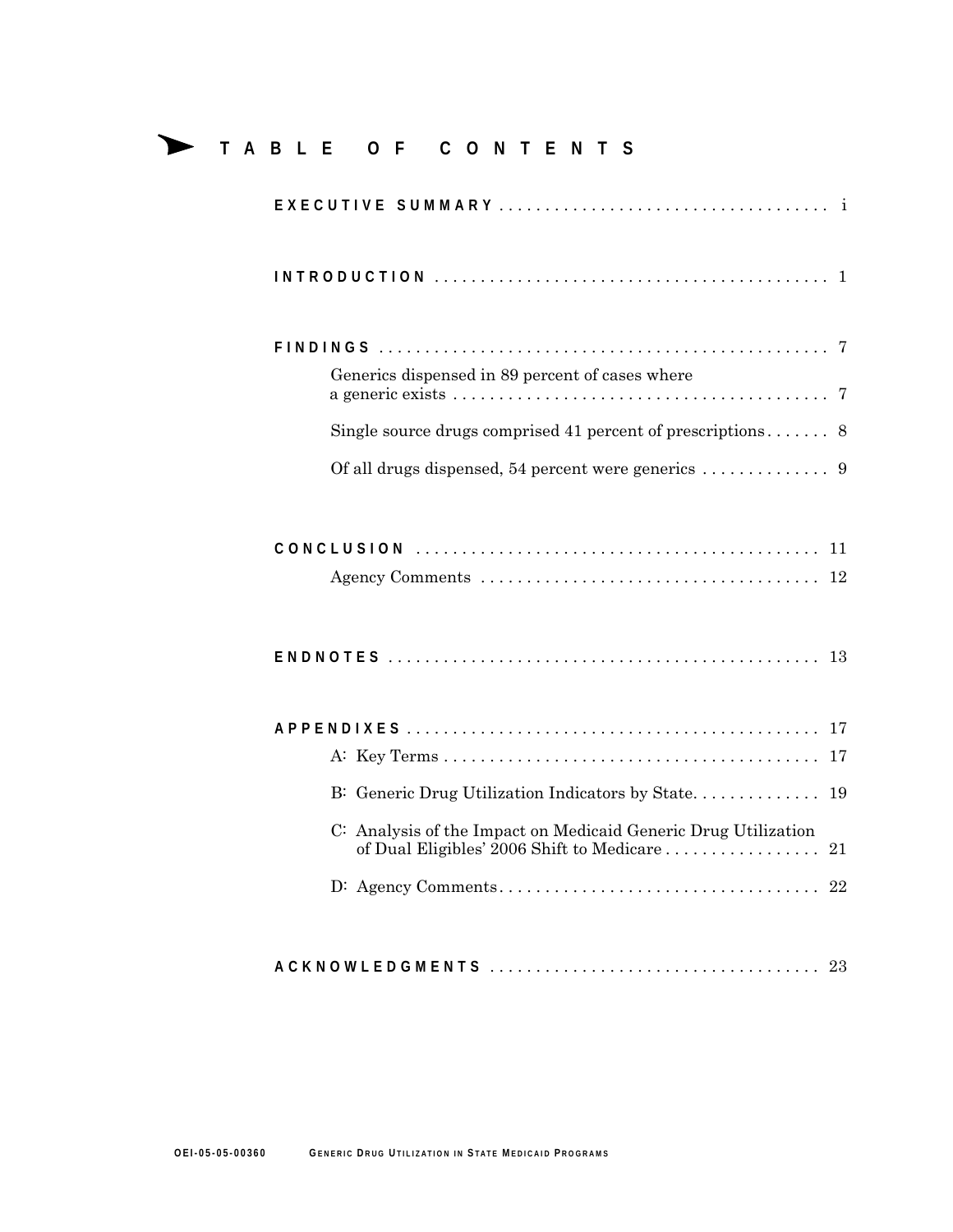#### **OBJECTIVE**

To determine the extent of generic drug utilization in State Medicaid programs during 2004.

#### **BACKGROUND**

#### **Medicaid Prescription Drug Coverage**

Medicaid is a jointly funded Federal and State health insurance program for certain low-income and medically needy persons. Individual States establish eligibility requirements, benefit packages, and payment rates for their Medicaid programs under broad Federal standards administered by the Centers for Medicare & Medicaid Services (CMS). Medicaid requires that States provide basic services to beneficiaries to receive Federal matching funds. States may also receive Federal funding if they provide other optional services.

All State Medicaid programs have elected to include prescription drug coverage. States are constrained by Federal law and regulation from implementing certain drug cost containment tools that are available to private health plans. Most significantly, Medicaid must cover all drugs, brand and generic, whose manufacturers have entered into Medicaid Rebate Agreements (with a few specific exceptions).1

#### **Medicaid Prescription Drug Expenditures**

Prescription drug coverage is one of the largest and fastest growing Medicaid expenditures. In fiscal year 2003, Medicaid spent more than \$34 billion on prescription drugs.2 Medicaid prescription drug costs doubled between 1998 and 2002, rising from less than 8 percent to over 11 percent of the total Medicaid budget.3 From 2000 to 2002 alone, prescription drug expenditures in fee-for-service Medicaid programs grew faster than expenditures in any other Medicaid service category, averaging an 18.8 percent increase per year.4 As a result of rising costs, States currently devote over one-fifth of their budgets to Medicaid spending.<sup>5</sup>

Approximately 6 million beneficiaries are eligible for both Medicaid and Medicare (dual eligibles).6 This population represents about 15 percent of all Medicaid beneficiaries.7 On January 1, 2006, prescription drug coverage for these beneficiaries transferred from Medicaid to Medicare.8 This shift may affect Medicaid drug utilization patterns and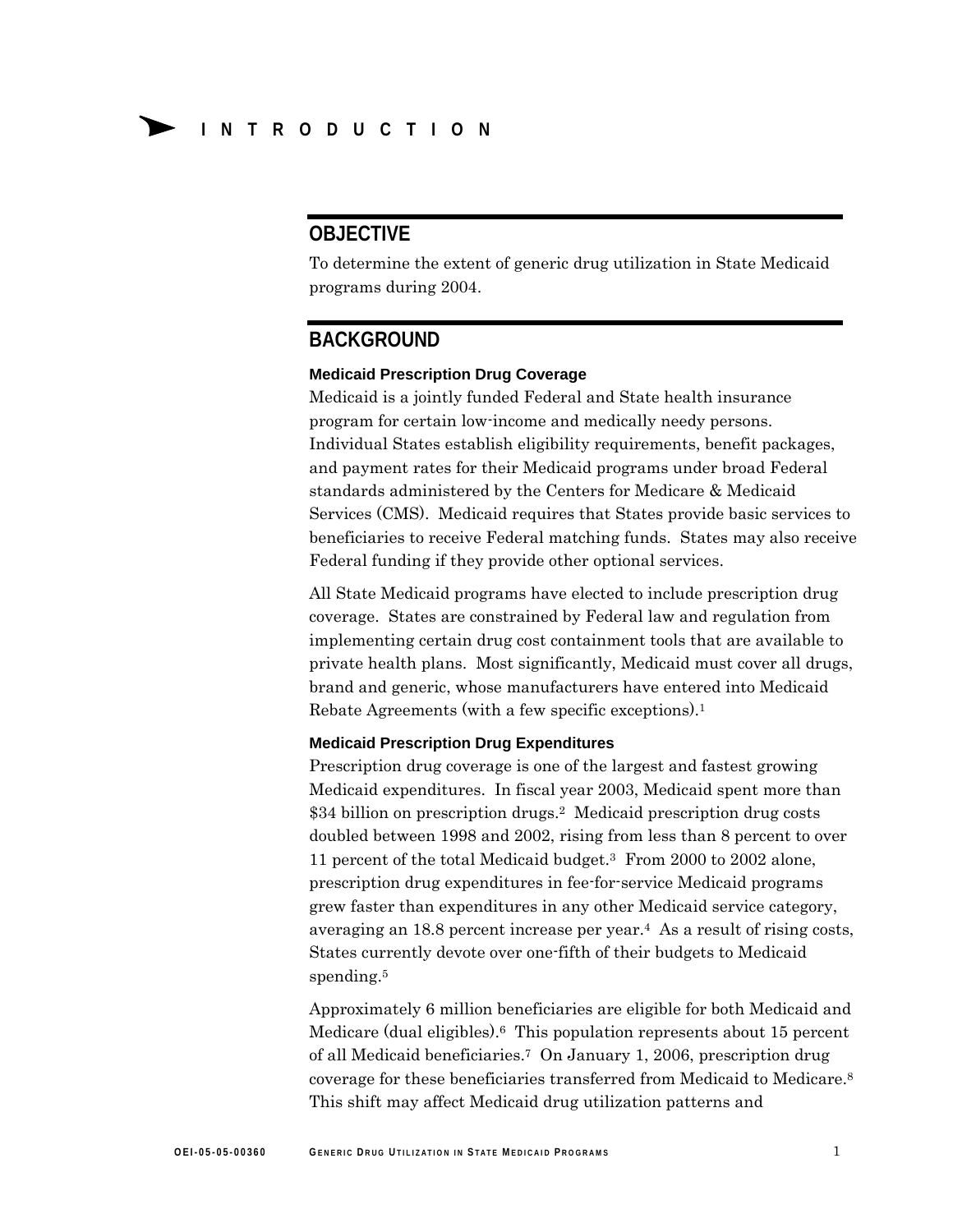expenditures, given dual eligibles' extensive utilization of prescription drugs. However, Medicaid will continue to be responsible for 45 million nondually eligible beneficiaries.

#### **Generic Drugs**

A generic drug is chemically identical to its brand name counterpart, with the same therapeutic effect and the same risk-benefit profile. To be approved by the Food and Drug Administration (FDA), a generic drug must contain the same amount(s) of the same active ingredient(s) as the brand name product.9 (For a detailed definition of this and other key terms, please see Appendix A.) The generic drug must also be the same strength, be available in the same dosage, have the same route of administration, and have essentially the same labeling as the brand name drug. Generic drug manufacturing and packaging facilities are held to the same safety and quality standards as those of brand name drugs.

#### **Potential Savings from Increasing Generic Drug Utilization**

Generic drugs are much less expensive than brand name drugs. In 2003, the average brand name prescription cost \$83.66, while the average generic prescription cost \$30.58, a 63 percent difference.10

Rising Medicaid costs have bolstered Federal support for using generic drugs to contain Medicaid prescription drug expenditures.11 During congressional hearings on Medicaid prescription drug reimbursement held in December 2004, the Chairman of the Committee on Energy and Commerce stated that ". . . generic drugs have a critical role to play in containing soaring drug costs."12 Congress has also indicated its interest in using generic drugs to control costs; the Medicare Prescription Drug, Improvement, and Modernization Act of 2003 includes provisions to promote generics in the new Medicare prescription drug benefit.

Pursuant to Federal law and regulation, States retain some flexibility in containing Medicaid drug costs through encouraging a shift from brand name to generic drug utilization. States can achieve this shift by encouraging pharmacies to dispense generics when possible and by encouraging doctors to prescribe multisource drugs (i.e., drugs with generic equivalents) when clinically indicated.

Forty-one State Medicaid programs have "mandatory generic substitution" policies, which require that generic drugs be dispensed whenever a generic version of the drug is available.<sup>13</sup> However, many States allow physicians to override mandatory generic substitution by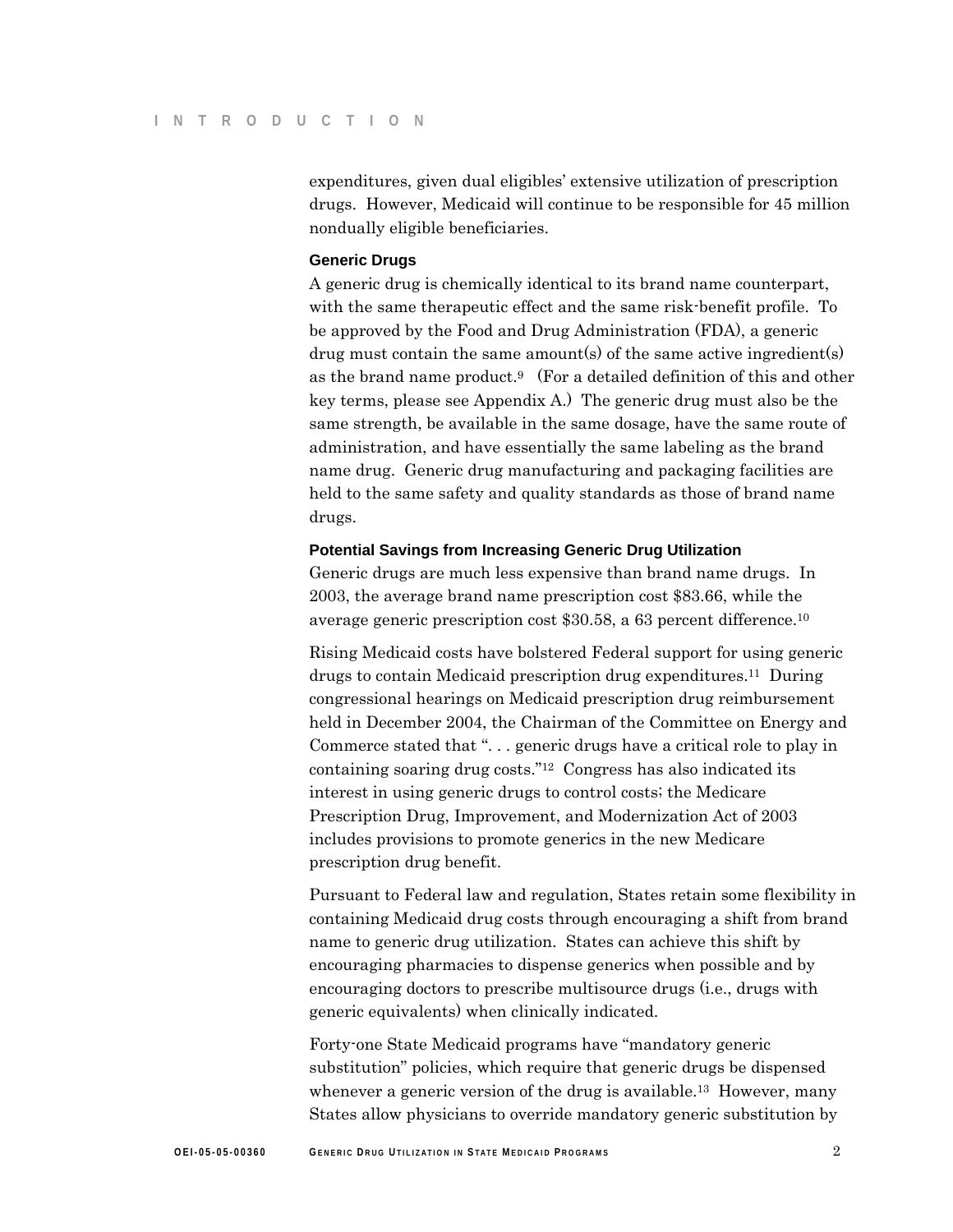indicating "Dispense as Written" and/or "Brand Medically Necessary" on the prescription. A few States require physicians or pharmacists to take additional steps to override the substitution, such as obtaining prior authorization from the Medicaid program and/or citing a specific medical necessity for the brand (such as allergy to an inactive ingredient in the generic) before the brand name drug can be dispensed.

Some State Medicaid programs have taken other measures to encourage generic drug utilization. These include placing generics on the preferred drug list, setting higher copayments for brand name drugs, paying higher pharmacy dispensing fees for generic drugs, requiring beneficiaries to try a generic drug for their condition before covering a brand name drug ("step therapy"), and educating health care providers about use of generic drugs ("counter-detailing").14

#### **Generic Drug Substitution**

"Generic substitution" means dispensing a generic drug instead of its brand name equivalent. Generic substitution is only possible when a health care provider prescribes a multisource drug (i.e., a drug with a generic equivalent). Generic substitution occurs when a physician prescribes the generic version of a multisource drug rather than its brand name equivalent, or when a pharmacist is presented with a prescription for a multisource brand name drug and dispenses the generic version instead.15

Theoretically, States should be able to achieve high generic substitution rates, because generic drugs are chemically and therapeutically equivalent to their brand name counterparts. There are situations in which generic substitution is not possible, but these circumstances are rare. For example, a small percentage of patients may medically require the brand name version of a drug if they are allergic to an inactive ingredient such as a dye or binder found in the generic version. Additionally, disruptions in the supply chain may mean that a pharmacy occasionally does not have the generic version of a drug in stock and must dispense the brand name.16 Despite these potential barriers, generic substitution rates above 90 percent have been reported by private health plans.17

Generic substitution is an attractive option for cost containment, because it can save money without adversely affecting beneficiaries' health. CMS encourages generic substitution as a safe and effective strategy by which States may lower Medicaid drug costs, noting the 90 percent substitution rates achieved in some private health plans.18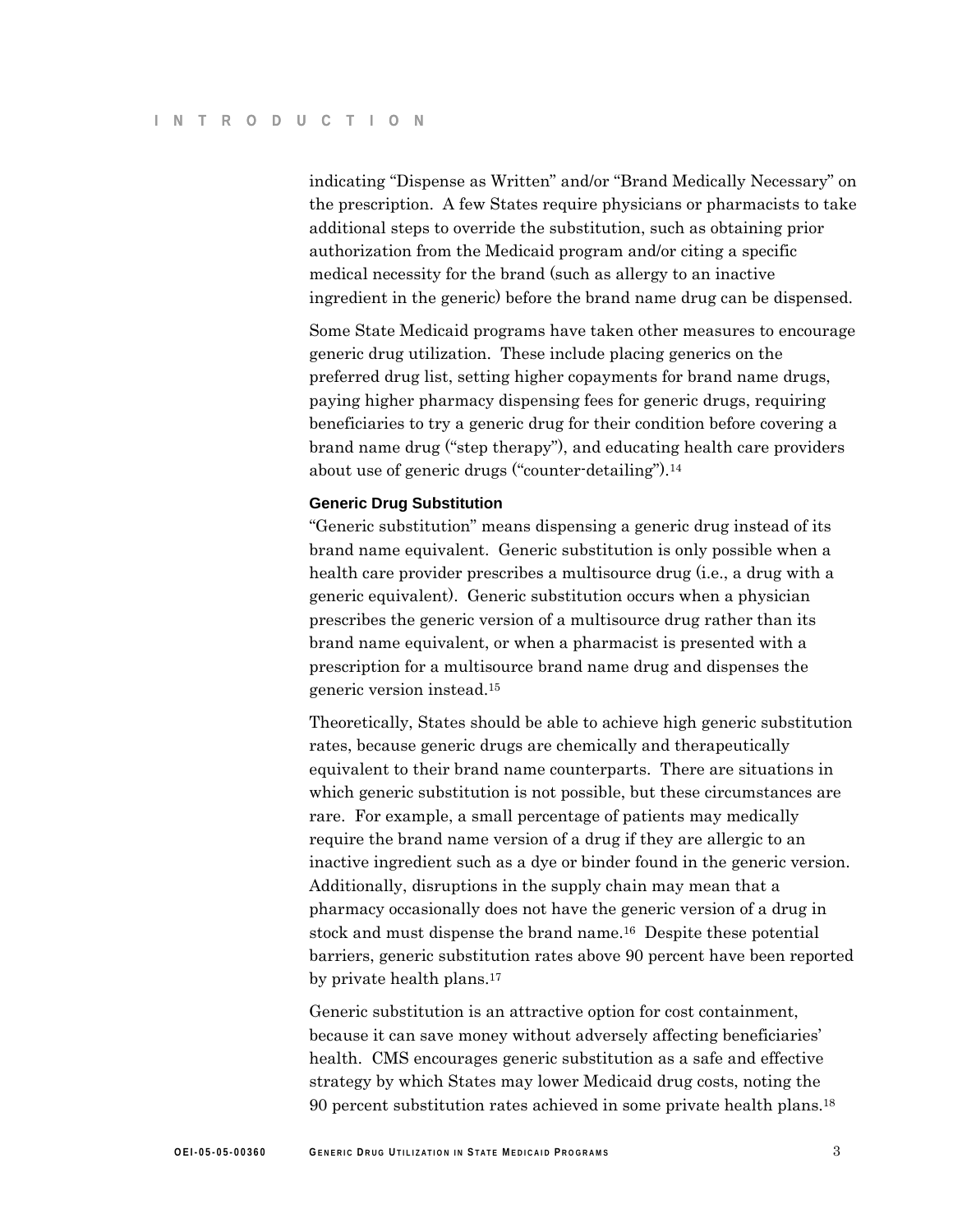While generic substitution generally achieves savings, it may not save money in all circumstances. Medicaid's net drug payments are based on reimbursement to pharmacies, minus rebates from drug manufacturers. Shifting from brand name to generic drugs will almost always lower Medicaid reimbursements because generic drugs are generally much less expensive than brand name drugs. However, States usually receive higher Medicaid rebates for brand name drugs than for generic drugs. In some cases, it is possible that the higher Medicaid rebate could lead to a lower net payment for a brand name drug than for its generic equivalent.

#### **Single Source Drug Prescribing**

The rate at which single source drugs (i.e., drugs with no generic equivalents) are prescribed in a State depends on a number of factors. These include prescriber habits, patient demand for newer or highly advertised drugs, and therapeutic advances associated with newer drugs. For some conditions, single source drugs are the only available treatment. However, other conditions are treatable with a number of different drugs, some of which have generic equivalents and some of which do not. For some patients, only one prescription drug option is appropriate, but for other patients, a variety of drugs may work equally well. In those instances, some States and private insurers encourage health care providers to prescribe drugs with generic equivalents rather than single source drugs, which tend to be newer and more expensive.

#### **SCOPE AND METHODOLOGY**

#### **Scope**

This study focused on analyzing States' patterns of generic drug utilization rather than describing States' policies. Detailed information on State Medicaid policies, including policies that encourage generic utilization, is available from multiple sources. Further, we did not test for evidence of causal links between State policies and patterns of generic drug utilization. Generic drug utilization is influenced by numerous factors in addition to State Medicaid policies, and we had no means of controlling for those factors to identify the effects of the policies themselves.

Instead, by calculating indicators of generic utilization and benchmarking States against one another, this study explored the potential avenues for increasing generic drug utilization. We did not make any clinical assessments as to what rates of generic substitution,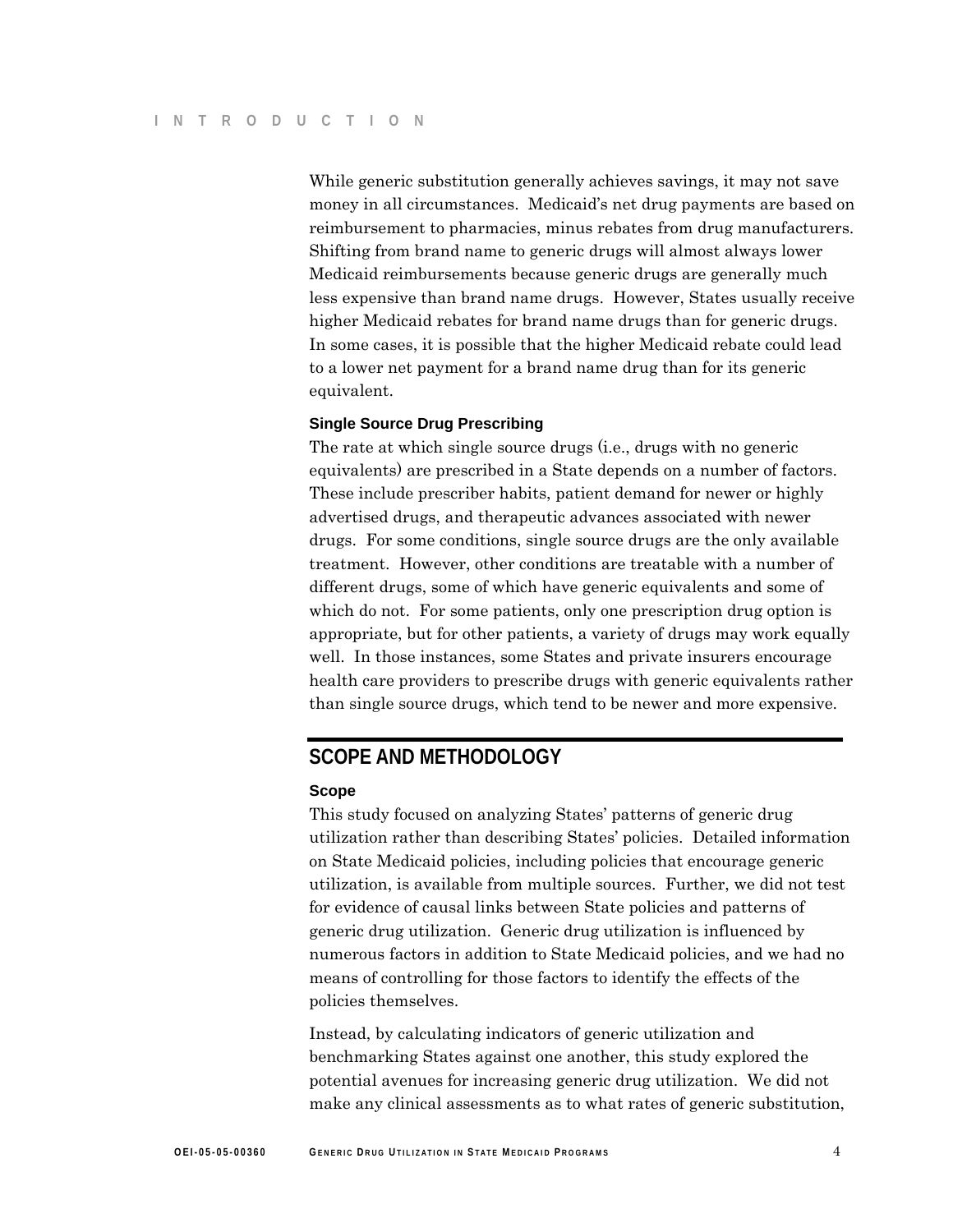single source drug prescribing, or overall generic utilization are desirable or appropriate.

#### **Methodology**

In this study, we analyzed the population of national drug codes (NDC) for drugs purchased by State Medicaid programs through fee-for-service in 2004. To do so, we used utilization data from the Medicaid Drug Rebate (MDR) program and drug product data from First DataBank. The MDR data do not include utilization for drugs purchased by managed care organizations or pharmacy benefit managers under contract with State Medicaid agencies. The data also do not include utilization for drugs purchased from entities that receive the 340B discount.19 Drug utilization data were not available for the State of Arizona because it did not participate in the MDR program.

Because the populations that use prescription drugs most heavily, as well as pharmacy benefits as a whole, are frequently excluded from Medicaid managed care, the fee-for-service population accounts for the majority of Medicaid prescriptions.20

#### **Measuring Generic Utilization**

For each State (including the District of Columbia, herein referred to as a State), we calculated the overall rate of generic drug utilization by dividing the total number of generic drug prescriptions by the total of all prescriptions. We also calculated the following two indicators that contribute to overall utilization:

- 1. Generic substitution rate: we divided the number of generic drug prescriptions by the total of all multisource prescriptions (both generic and multisource brand). We considered a drug substitutable if it has an FDA A-rated generic equivalent available.21
- 2. Single source prescribing rate: we divided the total of all single source prescriptions by the total of all prescriptions.

To determine whether the shift of dual eligibles from Medicaid to Medicare drug coverage will likely affect Medicaid generic utilization patterns, we repeated our calculation of the generic substitution rate, single source prescribing rate, and generic utilization rate with dual eligibles excluded from the analysis. We estimated the proportion of prescriptions for each NDC that were dispensed to dual eligibles using 2003 Medicaid Statistical Information System data (the most recent available). See Appendix C for our analysis of the impact on Medicaid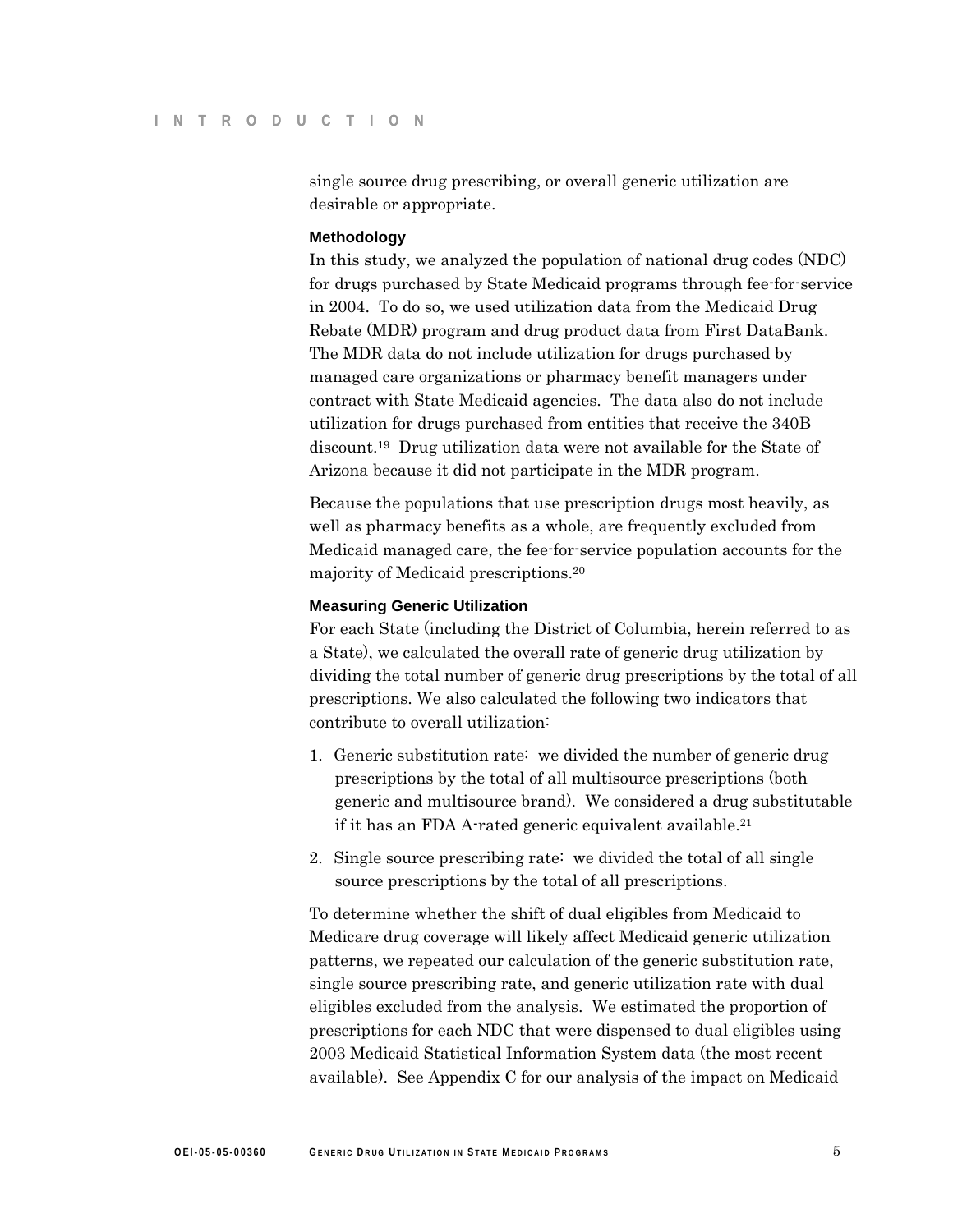generic drug utilization of the dually eligible population's shift to Medicare.

#### **Comparing Patterns of Generic Utilization**

To compare generic drug utilization among State Medicaid programs, we calculated the mean, median, standard deviation, and range for each indicator.

#### **Standards**

This study was conducted in accordance with "Quality Standards for Inspections" issued by the President's Council on Integrity and Efficiency and the Executive Council on Integrity and Efficiency.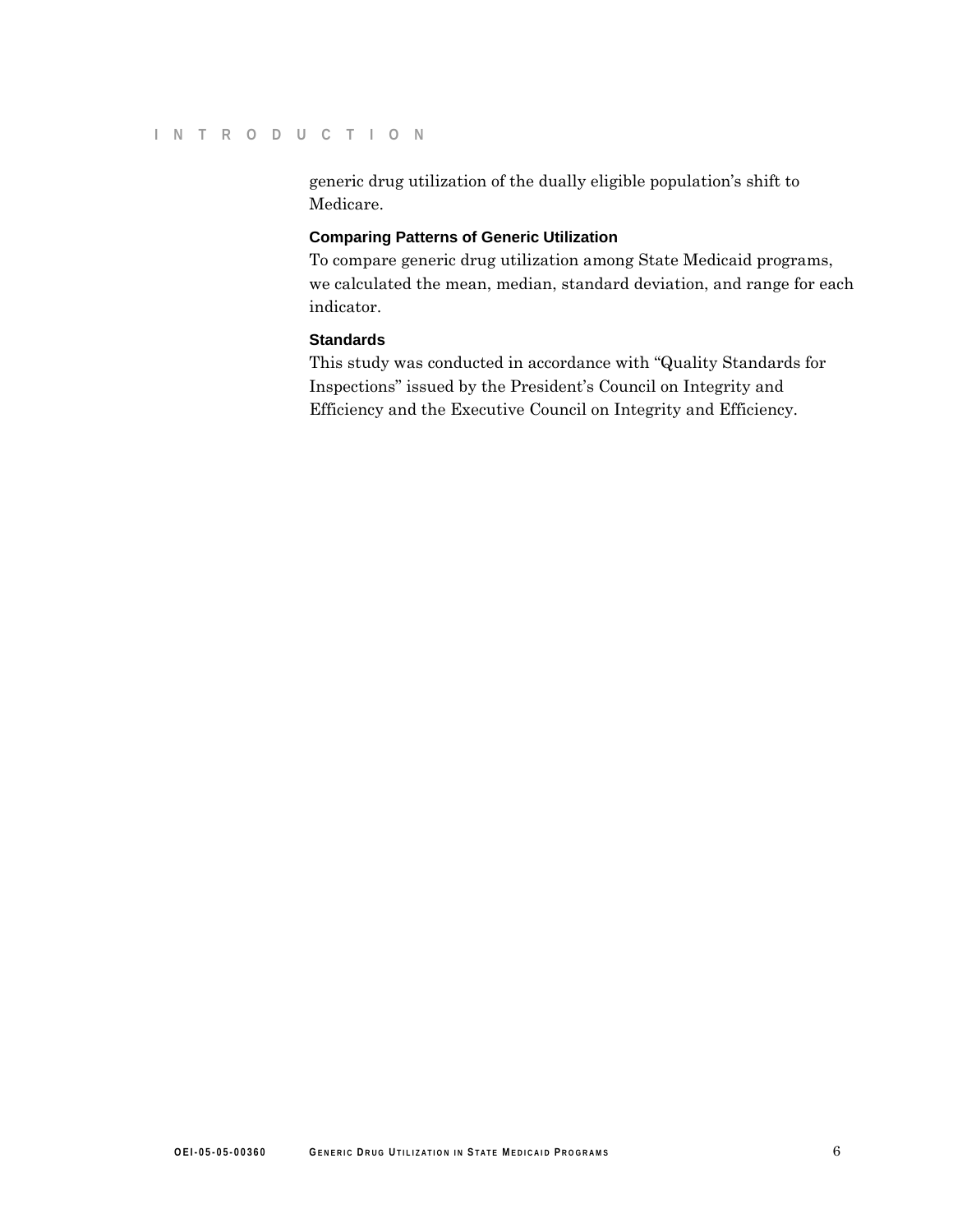# Δ**<sup>F</sup> <sup>I</sup> NDING <sup>S</sup> FINDINGS**

#### **On average, generics were dispensed 89 percent of the time when generic substitutes were available**

The "generic substitution rate" measures how often generics are dispensed when generic substitutes are available. CMS has encouraged

State Medicaid programs to increase generic substitution, noting that some private health plans have achieved rates of over 90 percent.22

Overall, Medicaid was close to achieving this private sector benchmark in 2004. Across all States, both the median and the average generic substitution rates were 89 percent. Twenty-three States had generic substitution rates at or above 90 percent. Appendix B displays the generic substitution rate for each State Medicaid program.

We found no evidence that generic substitution will change substantially due to the 2006 transfer of dual eligibles from Medicaid to Medicare drug coverage. Excluding dual eligibles from the analysis produced an average generic substitution rate of 88 percent for nondual eligibles, just 1 percentage point lower than the overall average. Appendix C provides additional analysis of the impact on Medicaid generic drug utilization of the dually eligible population's shift to Medicare.

#### **Generally, generic substitution rates were similar across States**

Across States, Medicaid programs did not demonstrate substantial variation in their levels of generic substitution. The lowest State rate was 83 percent, 9 percentage points below the highest State rate of 92 percent. However, the majority of States were clustered tightly around the median substitution rate of 89 percent. For example, substitution rates for the middle 80 percent of States all fell within a 4 point range, from 87 percent to 91 percent.

#### **However, States' generic substitution rates varied within certain therapeutic classes of drugs**

Within certain therapeutic classes (i.e., groups of drugs that treat the same medical condition), some State Medicaid programs achieved substantially higher generic substitution rates than others. For example, the generic substitution rate for anticoagulant drugs (blood thinners) ranged from 27 percent in one State to 100 percent in another. For other therapeutic classes, States demonstrated greater consistency in their generic substitution rates. For example, generic substitution rates for narcotic analgesics (pain relievers) ranged from 95 percent to 100 percent across the States. Table 1 presents the minimum and maximum generic substitution rates across States for selected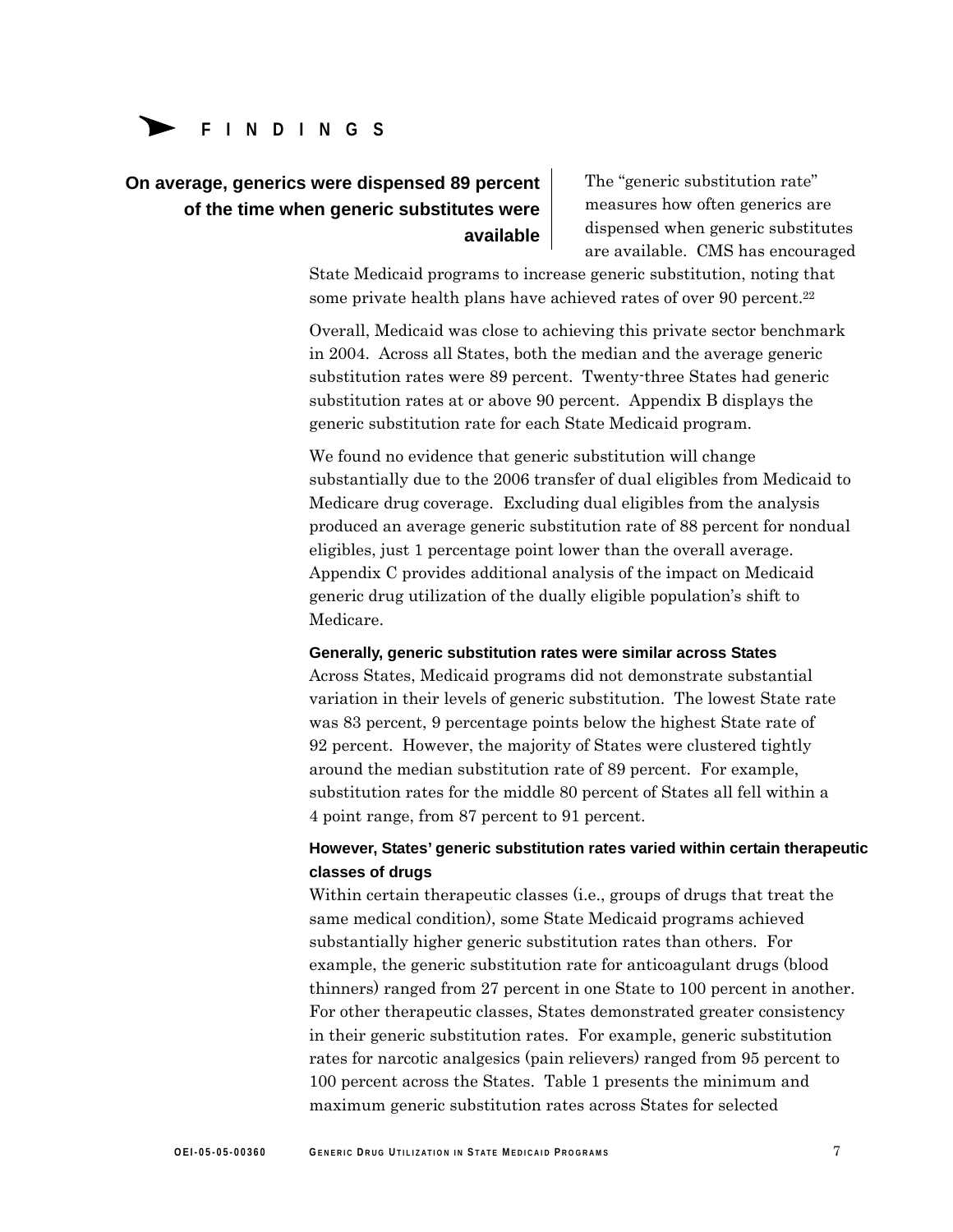therapeutic classes, as well as the total 2004 Medicaid reimbursement for multisource drugs in each class to provide an overview of fiscal significance.

| for Selected Therapeutic Classes in 2004   |                |                |                                       |                                   |
|--------------------------------------------|----------------|----------------|---------------------------------------|-----------------------------------|
| <b>Therapeutic Class</b>                   | <b>Minimum</b> | <b>Maximum</b> | Percentage<br><b>Point Difference</b> | <b>Medicaid</b><br>Reimbursement* |
| Narcotic analgesics                        | 95%            | 100%           | 5                                     | \$712,000,000                     |
| Psychostimulants-<br>Antidepressants       | 61%            | 89%            | 28                                    | \$616,000,000                     |
| Anticonvulsants                            | 80%            | 99%            | 19                                    | \$570,000,000                     |
| Diabetic therapy                           | 63%            | 91%            | 28                                    | \$396,000,000                     |
| Antiulcer/gastrointestinal<br>preparations | 69%            | 99%            | 30                                    | \$302,000,000                     |
| Antiarthritics                             | 86%            | 100%           | 14                                    | \$264,000,000                     |
| Anticoagulants                             | 27%            | 100%           | 73                                    | \$187,000,000                     |
| <b>Bronchial dilators</b>                  | 31%            | 78%            | 47                                    | \$154,000,000                     |
| Antinauseants                              | 93%            | 100%           | 7                                     | \$130,000,000                     |
| Systemic contraceptives                    | 4%             | 79%            | 75                                    | \$98,000,000                      |

# **Table 1: Substitution Rates and Reimbursement Across State Medicaid Programs**

\*Rounded to the nearest million. Includes reimbursement only for multisource drugs in each therapeutic class.

Source: Office of Inspector General analysis of 2004 State Medicaid drug utilization data, 2006.

#### **On average, 41 percent of prescriptions were written for drugs that have no generic substitutes**

Single source drugs have no generic substitutes. When a single source drug is prescribed, a generic drug cannot be

dispensed. Therefore, the proportion of prescriptions that are written for single source drugs (i.e., the single source prescribing rate) limits States' opportunities to utilize generic drugs.

On average, single source drugs comprised 41 percent of all prescriptions filled. Thus, for this 41 percent of prescriptions, there was no opportunity to dispense a generic drug.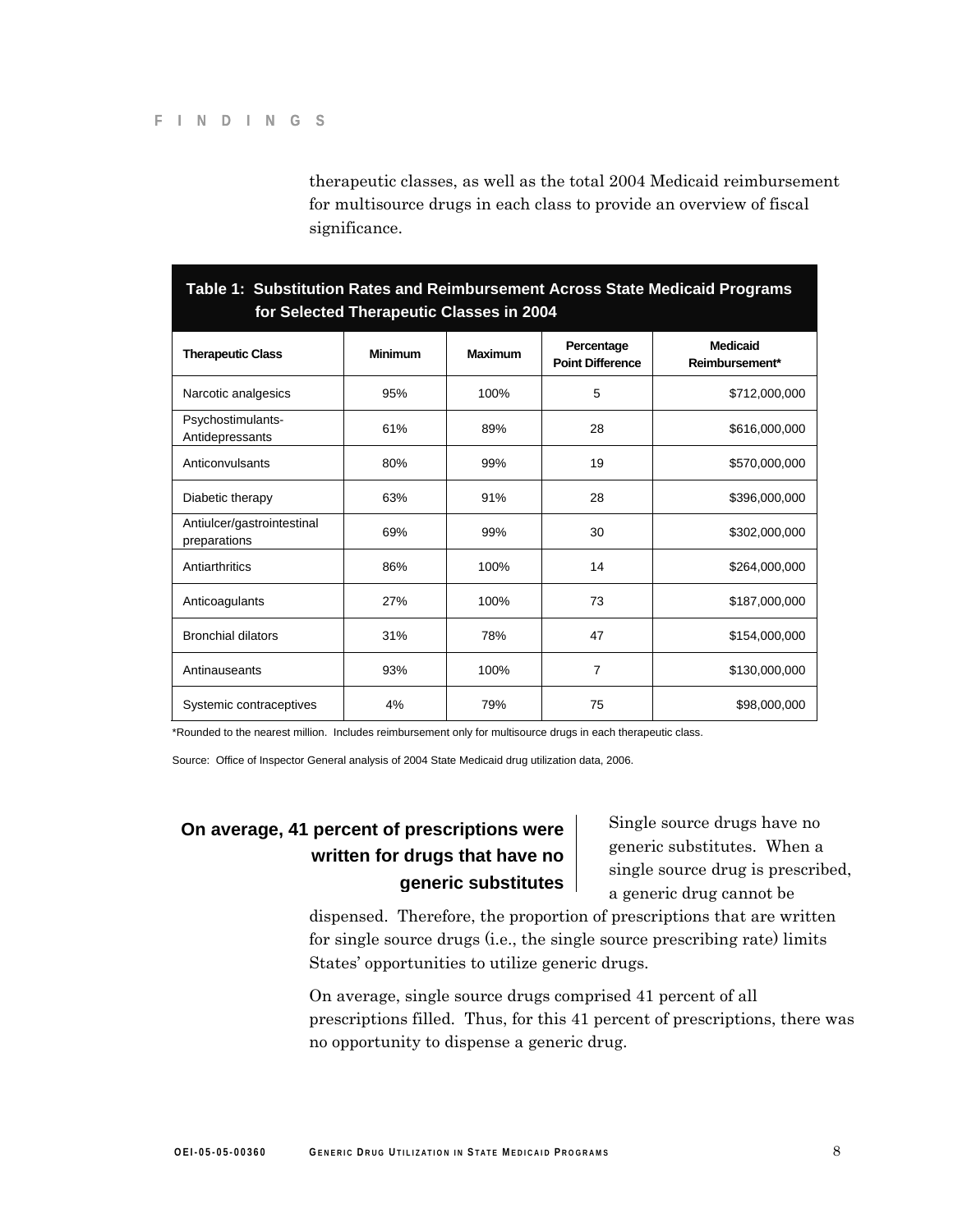#### **Levels of single source drug prescribing varied across States**

Across State Medicaid programs, the single source prescribing rate ranged from a high of 50 percent (New Jersey) to a low of 34 percent (Washington and Hawaii). Consequently, there were substantially fewer opportunities to dispense generic drugs in some States than in others. Many factors may affect single source drug prescribing, including patient mix, prescriber habits, advances in certain drug treatments, and patient demand for newer or highly advertised drugs. Appendix B provides the single source prescribing rate for each State.

# **On average, 54 percent of all drugs dispensed** The "generic utilization rate" is the **were generics were generics** dispensed that were generics. Across dispensed that were generics. Across

all States, both the median and the average generic utilization rates were 54 percent. To place these numbers in context, trade publications report 2004 generic utilization rates of approximately 48 percent to 52 percent for many private pharmacy benefit organizations and health plans.23

State Medicaid programs varied in their generic utilization. The highest State rate (61 percent) was 17 percentage points higher than the lowest State rate (44 percent). In four States, 60 percent or more of all drugs dispensed were generics. By comparison, in eight States less than half of all drugs dispensed were generics. Appendix B provides the generic utilization rate for each State.

#### **Variation in generic utilization was primarily explained by variation in single source drug prescribing**

Generic drug utilization is affected both by generic drug substitution and by physician prescribing patterns. However, because there was little variation in generic substitution, it did not play a major role in explaining differences between States in overall utilization. For example, 17 States had generic substitution rates of 90 percent. However, generic utilization in those States ranged from 48 percent to 61 percent.

In contrast, the relationship between generic utilization and single source prescribing was strong. Generic utilization was highest in States where single source prescribing was lowest. For example, of all 50 States reviewed, Washington had the highest generic utilization (State rate was 61 percent) and the lowest single source prescribing (34 percent). Conversely, New Jersey had both the lowest generic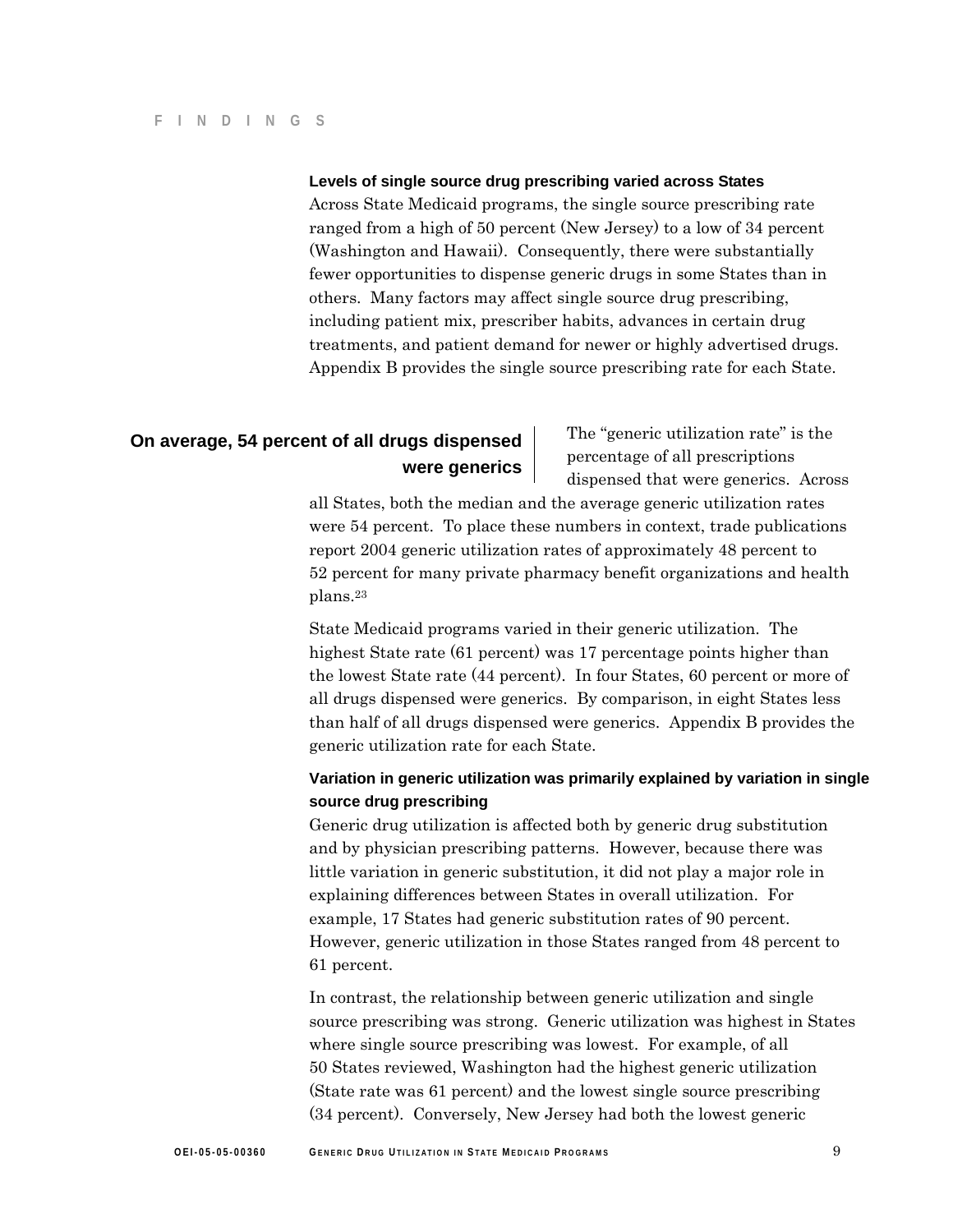utilization (State rate was 44 percent) and the highest single source prescribing (50 percent).

Chart 1 displays 2004 generic utilization and single source prescribing data from the 50 States.

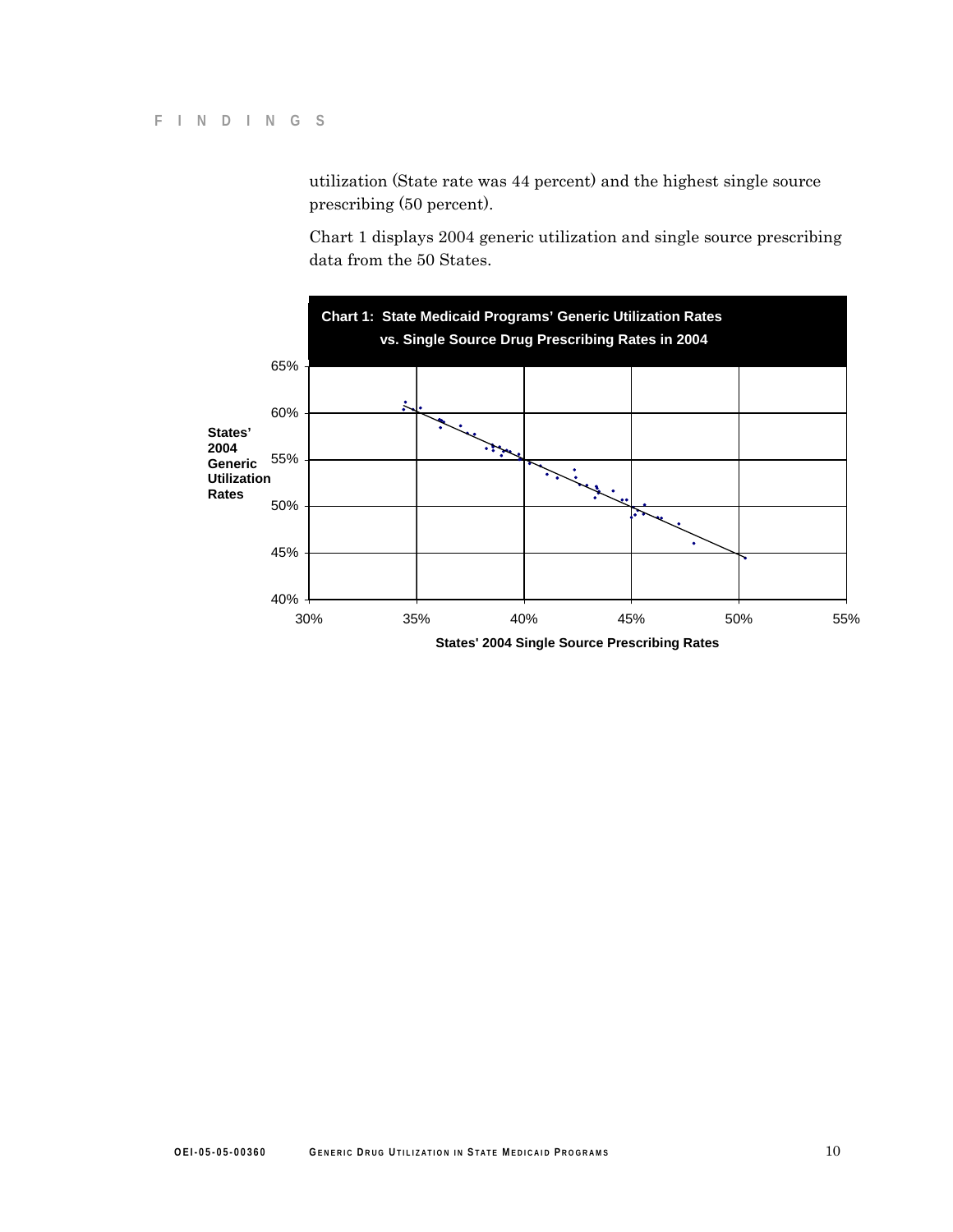We found that, overall, State Medicaid programs demonstrated high generic drug utilization in 2004. On average, 54 percent of all prescriptions filled were generics. To place this rate in context, trade publications report 2004 generic utilization rates of 48 percent to 52 percent for many private pharmacy benefit organizations and health plans.24

On average, generics were dispensed 89 percent of the time when generic substitutes were available. Twenty-three States had generic substitution rates at or above 90 percent, comparing favorably with the 90 percent private sector benchmark noted by CMS. The high levels of generic substitution that we found for many Medicaid programs suggest that many States may have already achieved most of the growth in generic utilization possible through increasing generic substitution. Still, some States, particularly those with substitution rates below the median, may wish to consider taking additional measures to increase generic substitution. Certain therapeutic classes show substantial variation in States' generic substitution rates, and thus, greater potential for gains in States with lower rates in those classes.

To achieve significant increases in generic drug utilization, it is important to recognize that single source drug prescribing caps the level of generic drug utilization a State Medicaid program can attain. States may realize greater gains by encouraging the prescribing of multisource drugs, which have generic equivalents, through counter-detailing, step therapy requirements, or other means. However, such efforts must be undertaken with caution to ensure that patients maintain access to appropriate treatment.

In light of these findings, we suggest that CMS consider the following:

- o For States seeking to further increase generic substitution, CMS could assist States in identifying and targeting their efforts to promote generics in therapeutic classes wherein their State rate is substantially lower than other States and opportunities for gains are greatest.
- o For States seeking more substantial gains in generic utilization, CMS could offer information and technical assistance in shifting utilization from single source to multisource drugs in a clinically responsible manner. In particular, CMS has developed expertise in the therapeutic interchangeability of drugs through Medicare's oversight of Part D formularies. Such expertise would be a valuable resource for States that desire assistance in developing policies to influence prescribing patterns.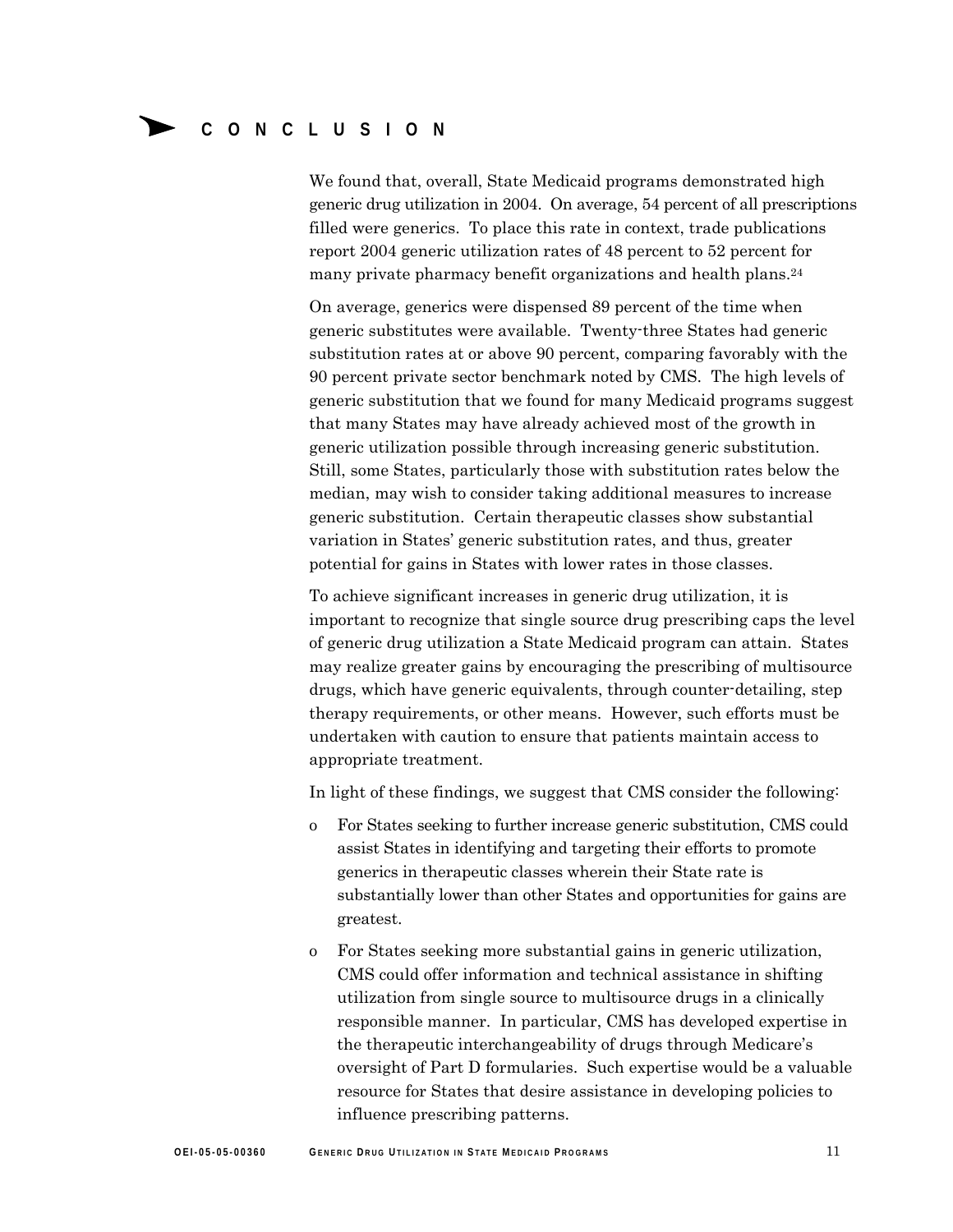#### **AGENCY COMMENTS**

In its comments, CMS indicated that it strongly encourages the dispensing of generic drugs. As OIG noted in our report, drug manufacturer rebates may occasionally provide States with better prices on some brand name drugs than on generics. CMS suggested that this could account for lower generic utilization rates for certain therapeutic classes in some States. In response to our suggestions, CMS stated that it will share this report with States and encourage State Medicaid agencies to review their generic drug use by therapeutic class. Finally, CMS indicated its willingness to share its expertise on therapeutic interchangeability with States but noted that States also have other qualified sources of this information.

The full text of CMS's comments is included in Appendix D.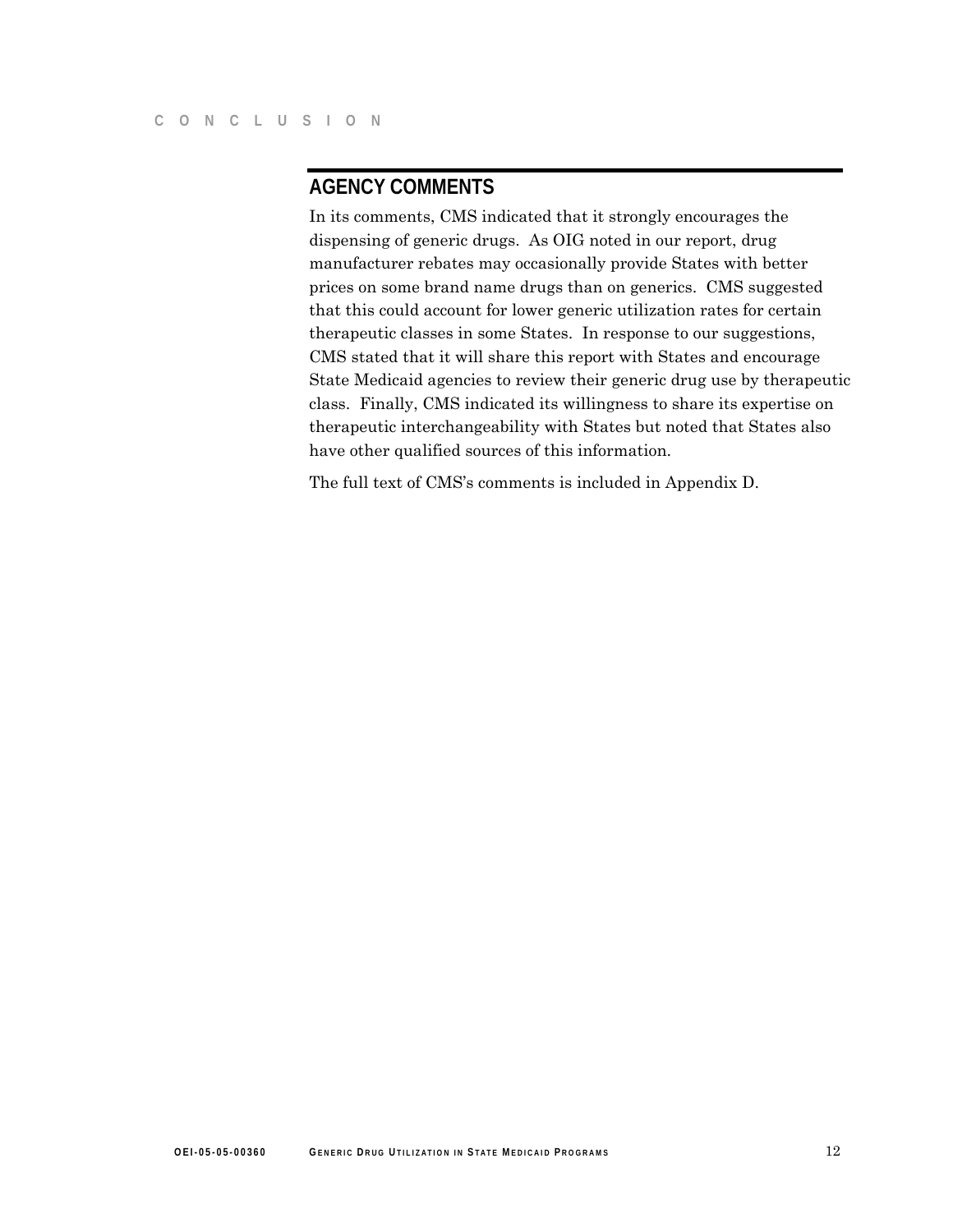<sup>1</sup> These exceptions include: agents when used to promote fertility; agents when used for cosmetic purposes or hair growth; agents when used for the symptomatic relief of cough and colds; prescription vitamins and mineral products, except prenatal vitamins and fluoride preparations; nonprescription drugs; barbiturates; and benzodiazepines. 42 U.S.C. § 1396r-8(d)(2).

2 Testimony of Dennis Smith, Director, Center for Medicaid and State Operations, Centers for Medicare & Medicaid Services, before the House Energy and Commerce Subcommittee on Oversight and Investigations, December 7, 2004. Available online at new.cms.hhs.gov/apps/media/press/testimony.asp?Counter=1278. Accessed January 18, 2006.

3 Bruen, Brian and Ghosh, Arunabh. Kaiser Commission on Medicaid and the Uninsured. "Medicaid Prescription Drug Spending and Use," page 3. June 2004.

4 Ibid.

5 National Governor's Association and National Association of State Budget Officers. "Fiscal Survey of States," page 3. June 2005.

6 Centers for Medicare & Medicaid Services. "A Strategy for Transitioning Dual Eligibles from Medicaid to Medicare Drug Coverage." May 2, 2005. Available online at www.cms.hhs.gov/medicarereform/strategyforduals.pdf.

7 Centers for Medicare & Medicaid Services. "2003 CMS Statistics." Available online at www.cms.hhs.gov/researchers/pubs/03cmsstats.pdf.

8 Centers for Medicare & Medicaid Services. "A Strategy for Transitioning Dual Eligibles from Medicaid to Medicare Drug Coverage." May 2, 2005. Available online at www.cms.hhs.gov/medicarereform/strategyforduals.pdf.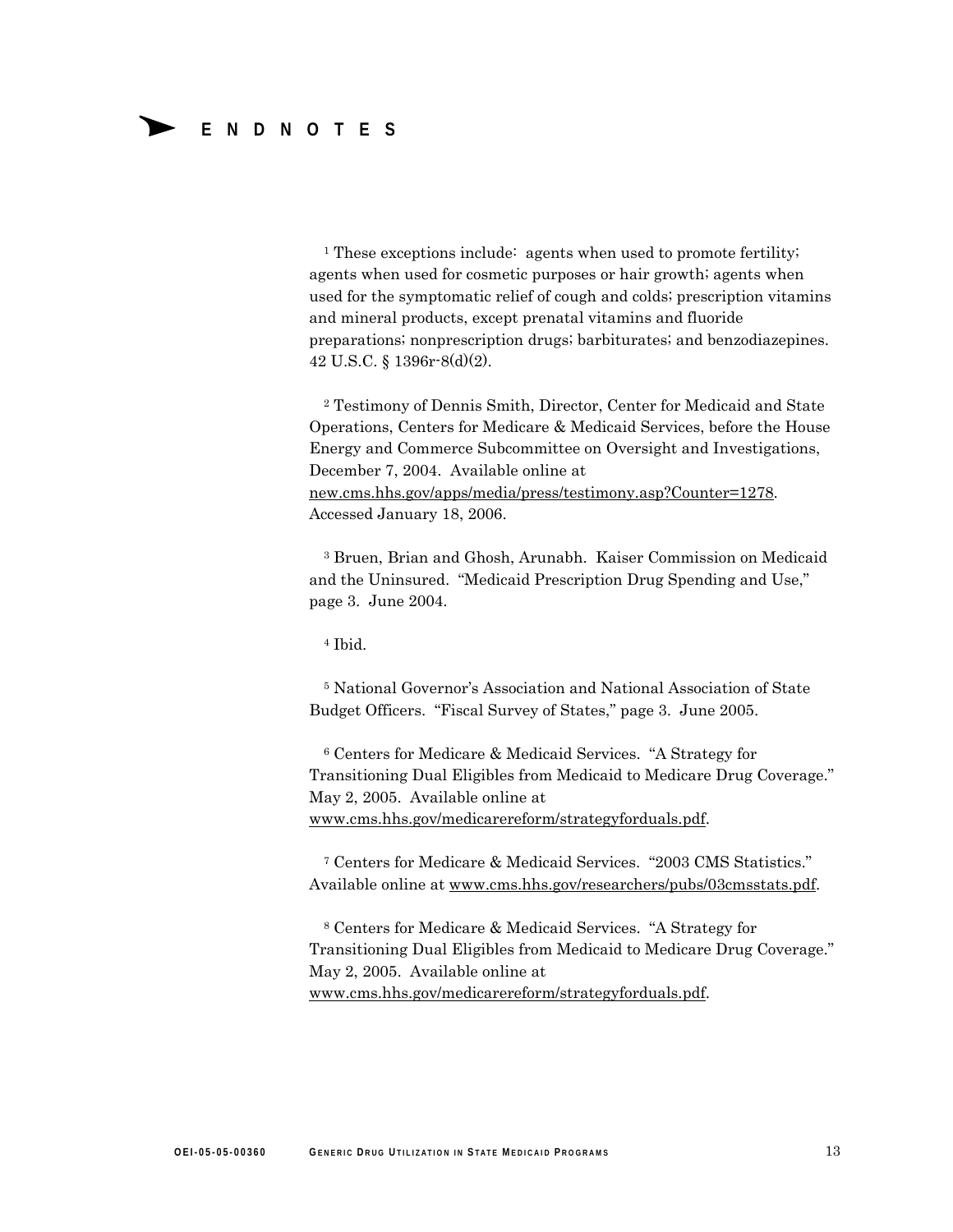9 Food and Drug Administration. "What are Generic Drugs?" Available online at www.fda.gov/cder/ogd/#Introduction. Accessed January 18, 2006.

10 National Association of Chain Drug Stores. "Issue Brief: Retail Prescription Prices for Generic Drugs." October 2004. Available at www.nacds.org/user-assets/pdfs/gov\_affairs/issuebriefs/.

11 For example: Centers for Medicare & Medicaid Services. "Safe and Effective Approaches to Lowering Prescription Drug Costs: Best Practices Among State Medicaid Drug Programs." September 9, 2004. Also, "Medicaid Prescription Drug Reimbursement: Why the Government Pays Too Much, 2004": Hearing Before the Subcommittee on Oversight and Investigations of the Senate Committee on Energy and Commerce, 108th Congress, 2nd Session.

12 "Medicaid Prescription Drug Reimbursement: Why the Government Pays Too Much, 2004": Hearing Before the Subcommittee on Oversight and Investigations of the Senate Committee on Energy and Commerce, 108th Congress, 2nd Session.

13 National Pharmaceutical Council. Pharmaceutical Benefits Under State Medical Assistance Programs, 2003.

14 National Pharmaceutical Council. Pharmaceutical Benefits Under State Medical Assistance Programs, 2003.

Crowley, Jeffrey; Ashner, Deb; Elam, Linda. Kaiser Commission on Medicaid and the Uninsured. Medicaid Outpatient Prescription Drug Benefits: Findings from a National Survey, 2003. December 2003. Page iv.

Centers for Medicare & Medicaid Services. Medicaid Prescription Reimbursement by State – Quarter Ending March 2005. Available online at www.cms.gov/meidcaid/drugs/pre0305.pdf. Accessed August 22, 2005.

15 In some States, pharmacists must inform and/or obtain the consumer's permission to make this substitution. Additionally, such substitution at the pharmacy counter may be requested by the consumer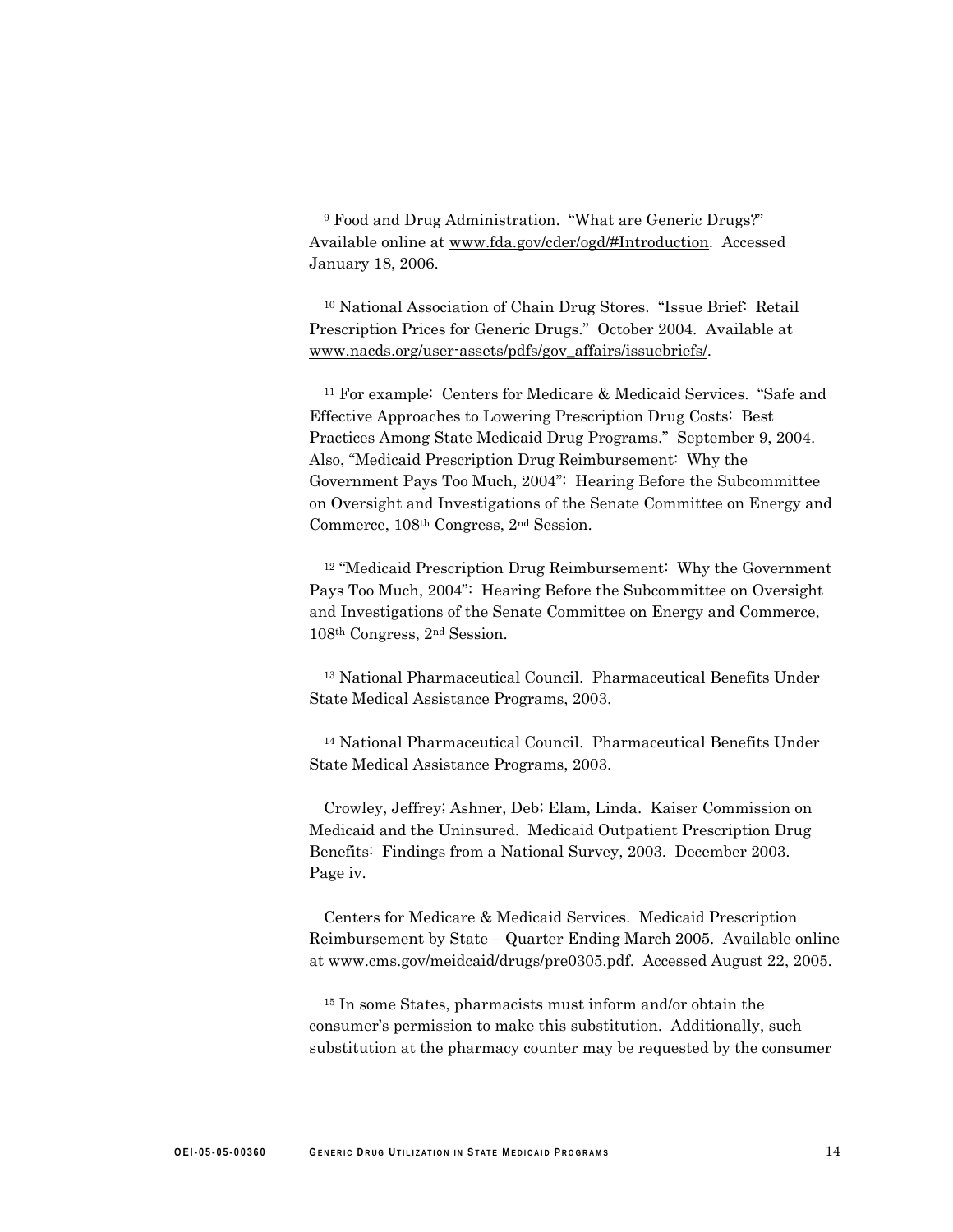in order to save money on copays, coinsurance, or out-of-pocket drug costs.

16 Food and Drug Administration. "Drug Shortages." Available online at www.fda.gov/cder/drug/shortages. Accessed August 18, 2005.

17 Centers for Medicare & Medicaid Services. "Safe and Effective Approaches to Lowering Prescription Drug Costs: Best Practices Among State Medicaid Drug Programs." September 9, 2004.

18 Ibid.

19 The 340B Drug Discount Program is a Federal discount program that requires pharmaceutical manufacturers to lower outpatient drug prices for qualified Federal grantees including Community Health Centers and Disproportionate Share Hospitals.

20 Centers for Medicare & Medicaid Services. Statistical Compendium: Medicaid Pharmacy Benefit Use and Reimbursement in 1999. Exhibit 3.

21 Generic drugs that receive an A rating have been found by FDA to be pharmaceutically and therapeutically equivalent to the brand name product. All A-rated products either have no known or suspected bioequivalence problems (codes AA, AN, AO, AP, and AT), or any suspected bioequivalence problems have been resolved with *in vivo* or *in* vitro evidence (code AB).

Food and Drug Administration, The Orange Book, page xii. Available online at www.fda.gov/cder/orange/obannual.pdf. Accessed February 9, 2006.

22 Centers for Medicare & Medicaid Services. "Safe and Effective Approaches to Lowering Prescription Drug Costs: Best Practices Among State Medicaid Drug Programs." September 9, 2004.

23 Managed Care Week. "Some Insurers Say Pharmacy Costs Could Help Drive Medical Cost Growth in 2004." May 24, 2004. Available online at

www.aishealth.com/ManagedCare/GenBus/MCWSomeInsure.html.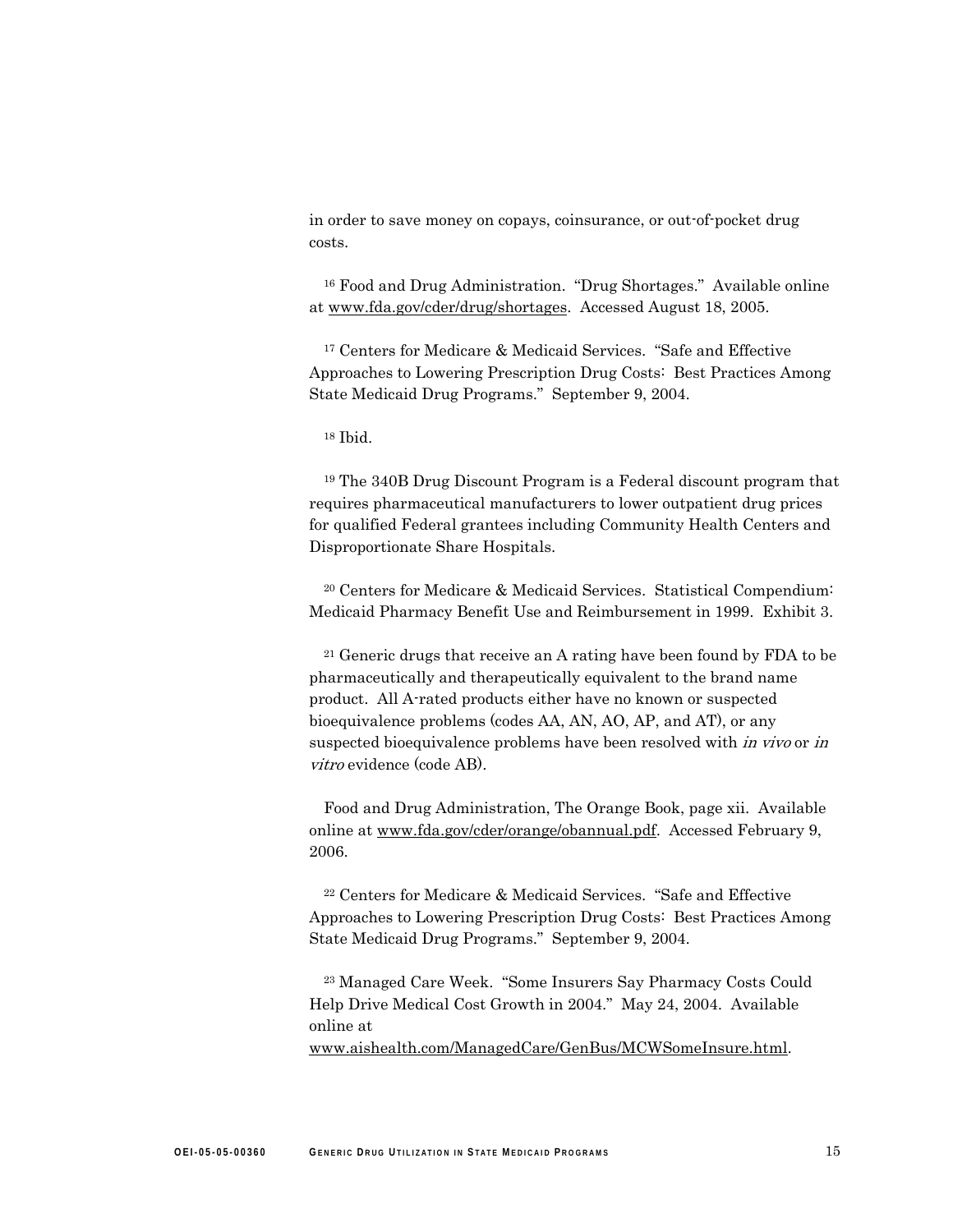PharmaCare. "Press Release: Advantage Health Solutions and PharmaCare Partnership Results in Proven Cost Savings." October 13, 2004. Available online at www.pharmacare.com/corporate/news\_info.jsp.

Drug Benefit News. "Continued Increases in Generic Utilization Mean Big Savings." October 15, 2004. Available online at www.aishealth.com/DrugCosts/DBNGeneric.html.

Raymond James Associates, Inc. "CaremarkRX." Available online at www.raymondjames.com/pdfs/company/cmx080405c\_1636.pdf.

Samalonis, Lisa B. Drug Topics. "Generic Drug Use Varies Widely by State." April 1, 2005. Available online at www.drugtopics.com/drugtopics/articleDetail.jsp?id=152728.

24 Ibid.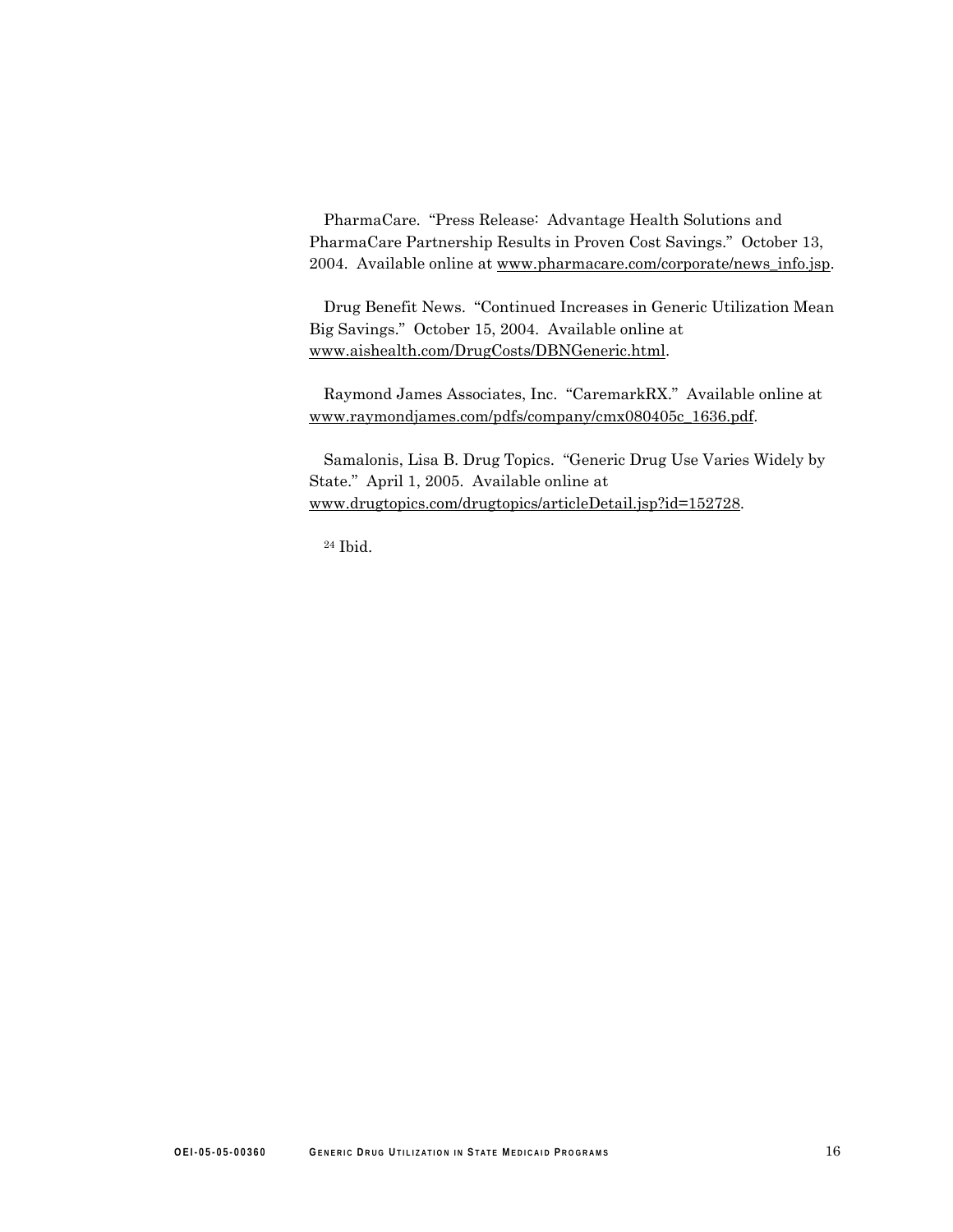#### **KEY TERMS**

Single source drug<sup>:</sup> A brand name drug with no generic equivalent.

Multisource brand drug: A brand name drug with at least one generic equivalent. Medicaid's technical term for these drugs is "innovator multiple-source" drugs.

Generic drug: A drug that is a chemical copy of a brand name drug. Medicaid's technical term for these drugs is "non-innovator multiplesource" drugs. All generic drugs are considered multisource drugs, since a brand version was available first.

Generic utilization rate: The percentage of all prescriptions filled that were generics.

Generic substitution: Substituting a generic drug for its brand name equivalent.

Generic substitution rate: The percentage of prescriptions for all multisource drugs (both multisource brand and generic) that are dispensed as generics. This indicator measures how often a generic is dispensed when a generic version of the prescribed drug exists. It is sometimes referred to as the generic "penetration" or "efficiency" rate.

Single source drug prescribing rate<sup>:</sup> The percentage of all prescriptions that are written for single source drugs. This indicator measures how often providers write a prescription for a drug that has no generic equivalent.

*Therapeutic substitution*: Substituting one drug for another that is chemically different but treats the same medical condition.

Active ingredient: A substance in a drug that gives the drug its pharmaceutical effect. A multisource brand name drug and its generic equivalent(s) share the same active ingredient.

Inactive ingredient. A substance in a drug that does not impact its pharmaceutical effect, such as dyes or fillers. A multisource brand name drug and its generic equivalent(s) may have different inactive ingredients.

Therapeutic class<sup>:</sup> A group of drugs that treat the same medical condition.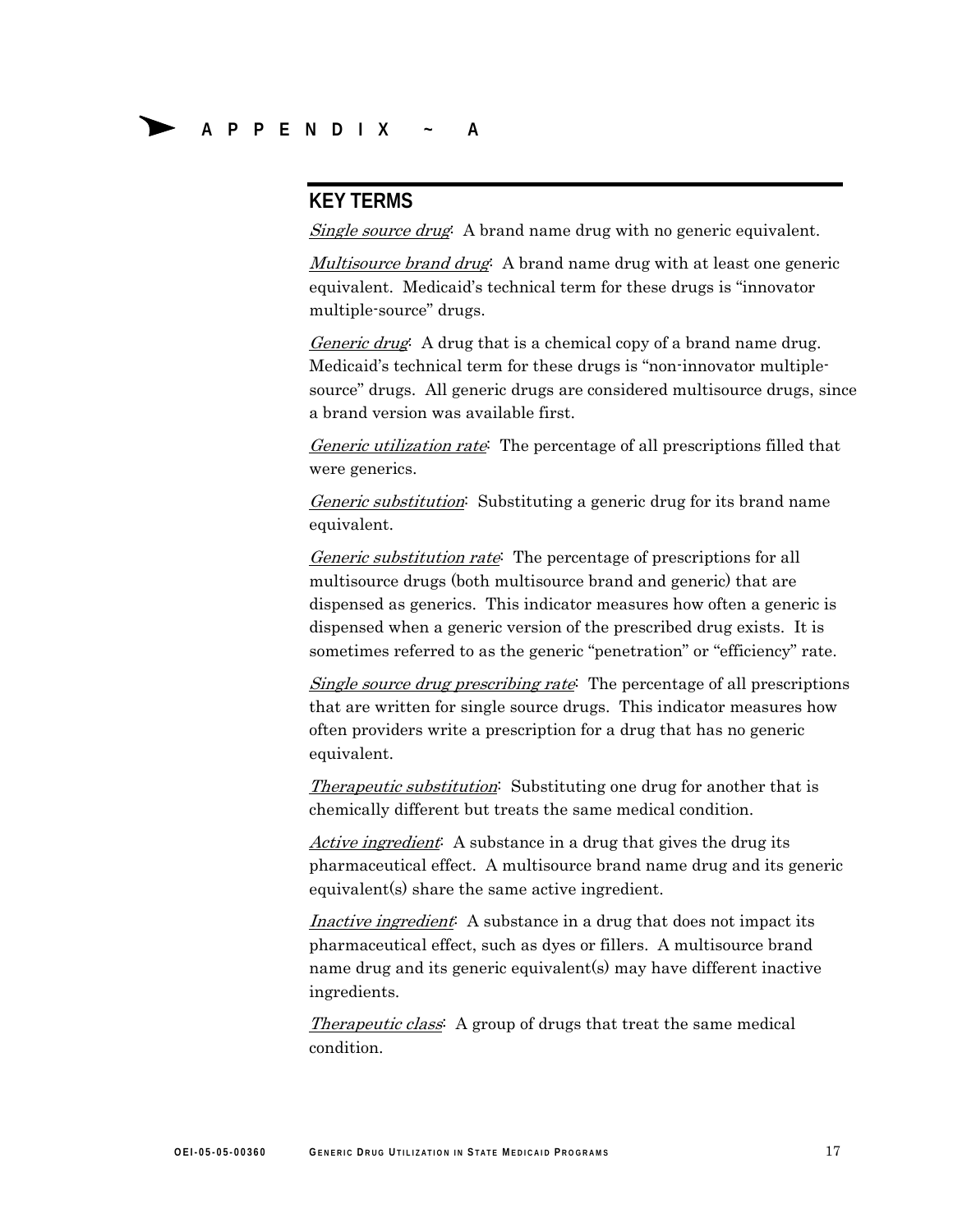National drug code (NDC): A unique numeric identifier for each drug that includes information about the manufacturer, strength, dosage, and package size.

Step therapy: A cost control mechanism that requires patients to try a less expensive (often generic) drug for their condition before a more expensive (often brand name) drug will be covered.

Counter-detailing: Educational outreach to health care providers.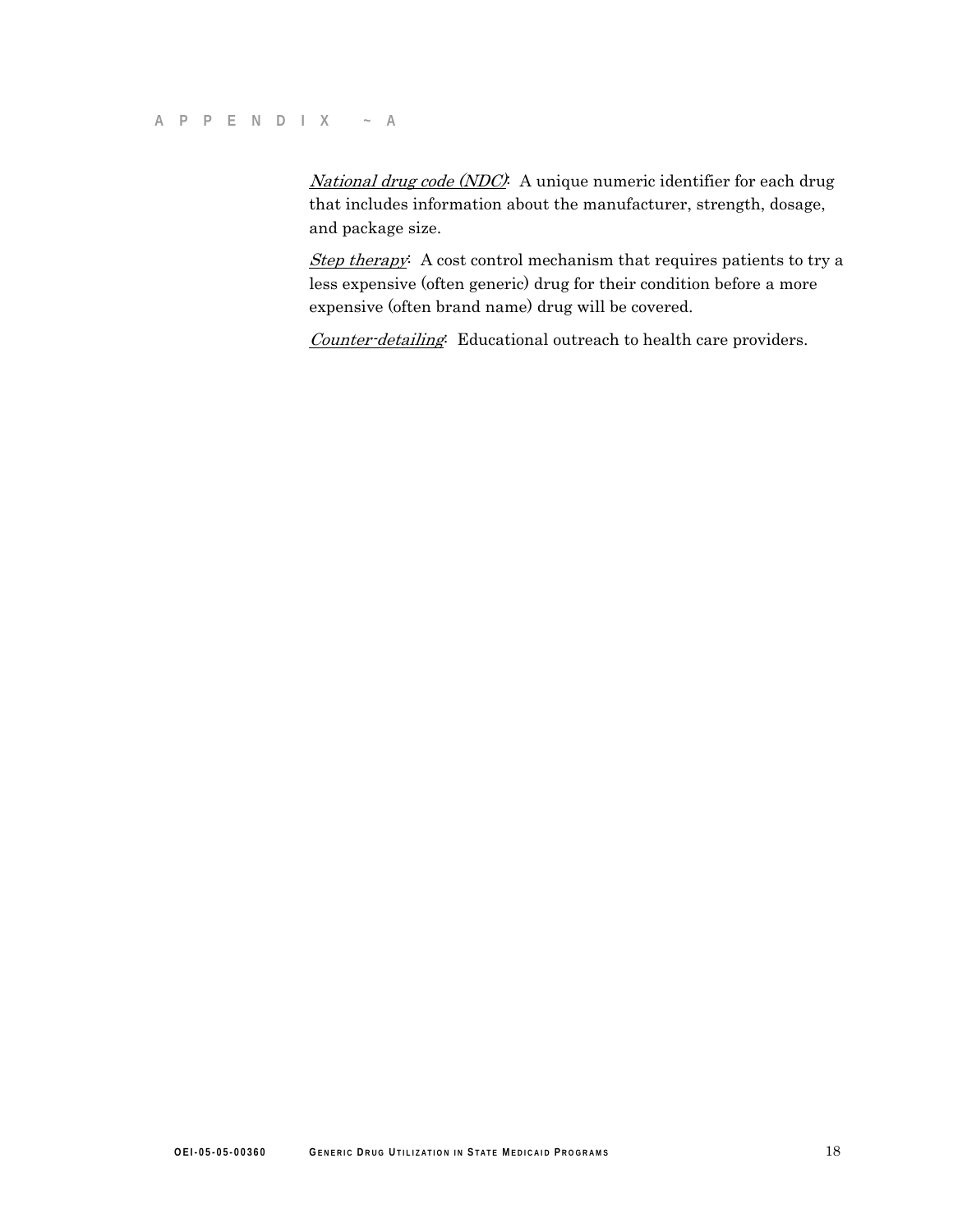#### **GENERIC DRUG UTILIZATION INDICATORS BY STATE**

Table 2 presents the following rates for each State Medicaid program.

- o Generic substitution rate: the percentage of all prescriptions for drugs with generic equivalents that were dispensed as generics.
- o Single source prescribing rate: the percentage of all prescriptions that were for single source drugs, which have no generic equivalent.
- o Generic utilization rate: the percentage of all prescriptions filled that were generics.

| Table 2: Generic Drug Utilization in State Medicaid Programs, 2004 |                                            |                                                 |                                           |  |
|--------------------------------------------------------------------|--------------------------------------------|-------------------------------------------------|-------------------------------------------|--|
| <b>State</b>                                                       | <b>Generic</b><br><b>Substitution Rate</b> | <b>Single Source</b><br><b>Prescribing Rate</b> | <b>Generic</b><br><b>Utilization Rate</b> |  |
| Alabama                                                            | 90%                                        | 35%                                             | 61%                                       |  |
| Alaska                                                             | 85%                                        | 48%                                             | 46%                                       |  |
| Arkansas                                                           | 88%                                        | 44%                                             | 52%                                       |  |
| California                                                         | 83%                                        | 46%                                             | 50%                                       |  |
| Colorado                                                           | 89%                                        | 40%                                             | 55%                                       |  |
| Connecticut                                                        | 90%                                        | 46%                                             | 49%                                       |  |
| Delaware                                                           | 89%                                        | 46%                                             | 49%                                       |  |
| District of Columbia                                               | 91%                                        | 44%                                             | 52%                                       |  |
| Florida                                                            | 92%                                        | 45%                                             | 51%                                       |  |
| Georgia                                                            | 89%                                        | 43%                                             | 52%                                       |  |
| Hawaii                                                             | 92%                                        | 34%                                             | 60%                                       |  |
| Idaho                                                              | 89%                                        | 46%                                             | 49%                                       |  |
| <b>Illinois</b>                                                    | 89%                                        | 36%                                             | 59%                                       |  |
| Indiana                                                            | 90%                                        | 36%                                             | 59%                                       |  |
| lowa                                                               | 89%                                        | 39%                                             | 57%                                       |  |
| Kansas                                                             | 90%                                        | 42%                                             | 53%                                       |  |
| Kentucky                                                           | 90%                                        | 37%                                             | 59%                                       |  |
| Louisiana                                                          | 89%                                        | 43%                                             | 52%                                       |  |
| Maine                                                              | 84%                                        | 42%                                             | 53%                                       |  |
| Maryland                                                           | 90%                                        | 47%                                             | 48%                                       |  |
| Massachusetts                                                      | 90%                                        | 38%                                             | 58%                                       |  |
| Michigan                                                           | 90%                                        | 40%                                             | 55%                                       |  |
| Minnesota                                                          | 91%                                        | 39%                                             | 56%                                       |  |
| Mississippi                                                        | 90%                                        | 43%                                             | 52%                                       |  |
| Missouri                                                           | 90%                                        | 38%                                             | 56%                                       |  |

Source: Office of Inspector General analysis of 2004 State Medicaid drug utilization data, 2006.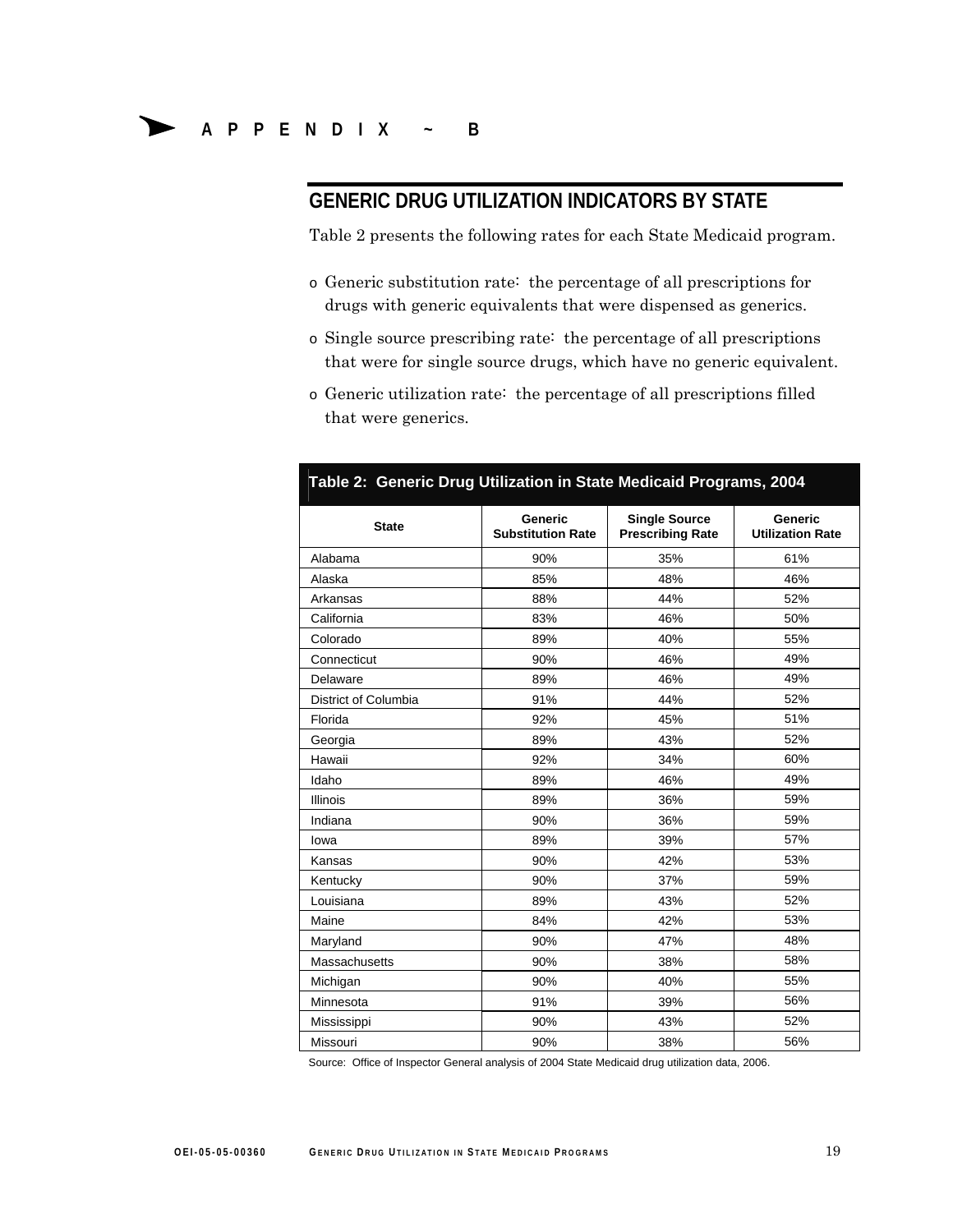| Generic Drug Utilization in State Medicaid Programs, 2004 Continued |                                            |                                                 |                                           |  |
|---------------------------------------------------------------------|--------------------------------------------|-------------------------------------------------|-------------------------------------------|--|
| <b>State</b>                                                        | <b>Generic</b><br><b>Substitution Rate</b> | <b>Single Source</b><br><b>Prescribing Rate</b> | <b>Generic</b><br><b>Utilization Rate</b> |  |
| Montana                                                             | 88%                                        | 40%                                             | 56%                                       |  |
| Nebraska                                                            | 89%                                        | 36%                                             | 59%                                       |  |
| New Hampshire                                                       | 88%                                        | 39%                                             | 56%                                       |  |
| New Jersey                                                          | 89%                                        | 50%                                             | 44%                                       |  |
| New Mexico                                                          | 86%                                        | 36%                                             | 58%                                       |  |
| New York                                                            | 87%                                        | 45%                                             | 50%                                       |  |
| Nevada                                                              | 90%                                        | 41%                                             | 54%                                       |  |
| North Carolina                                                      | 88%                                        | 45%                                             | 49%                                       |  |
| North Dakota                                                        | 88%                                        | 41%                                             | 53%                                       |  |
| Ohio                                                                | 87%                                        | 42%                                             | 54%                                       |  |
| Oklahoma                                                            | 90%                                        | 37%                                             | 58%                                       |  |
| Oregon                                                              | 90%                                        | 35%                                             | 60%                                       |  |
| Pennsylvania                                                        | 88%                                        | 43%                                             | 51%                                       |  |
| Rhode Island                                                        | 91%                                        | 43%                                             | 52%                                       |  |
| South Carolina                                                      | 89%                                        | 45%                                             | 49%                                       |  |
| South Dakota                                                        | 88%                                        | 45%                                             | 50%                                       |  |
| Tennessee                                                           | 90%                                        | 39%                                             | 56%                                       |  |
| Texas                                                               | 90%                                        | 40%                                             | 55%                                       |  |
| Utah                                                                | 89%                                        | 39%                                             | 56%                                       |  |
| Vermont                                                             | 91%                                        | 43%                                             | 51%                                       |  |
| Virginia                                                            | 88%                                        | 39%                                             | 56%                                       |  |
| Washington                                                          | 90%                                        | 34%                                             | 61%                                       |  |
| West Virginia                                                       | 89%                                        | 39%                                             | 55%                                       |  |
| Wisconsin                                                           | 90%                                        | 39%                                             | 56%                                       |  |
| Wyoming                                                             | 87%                                        | 45%                                             | 51%                                       |  |

Source: Office of Inspector General analysis of 2004 State Medicaid drug utilization data, 2006.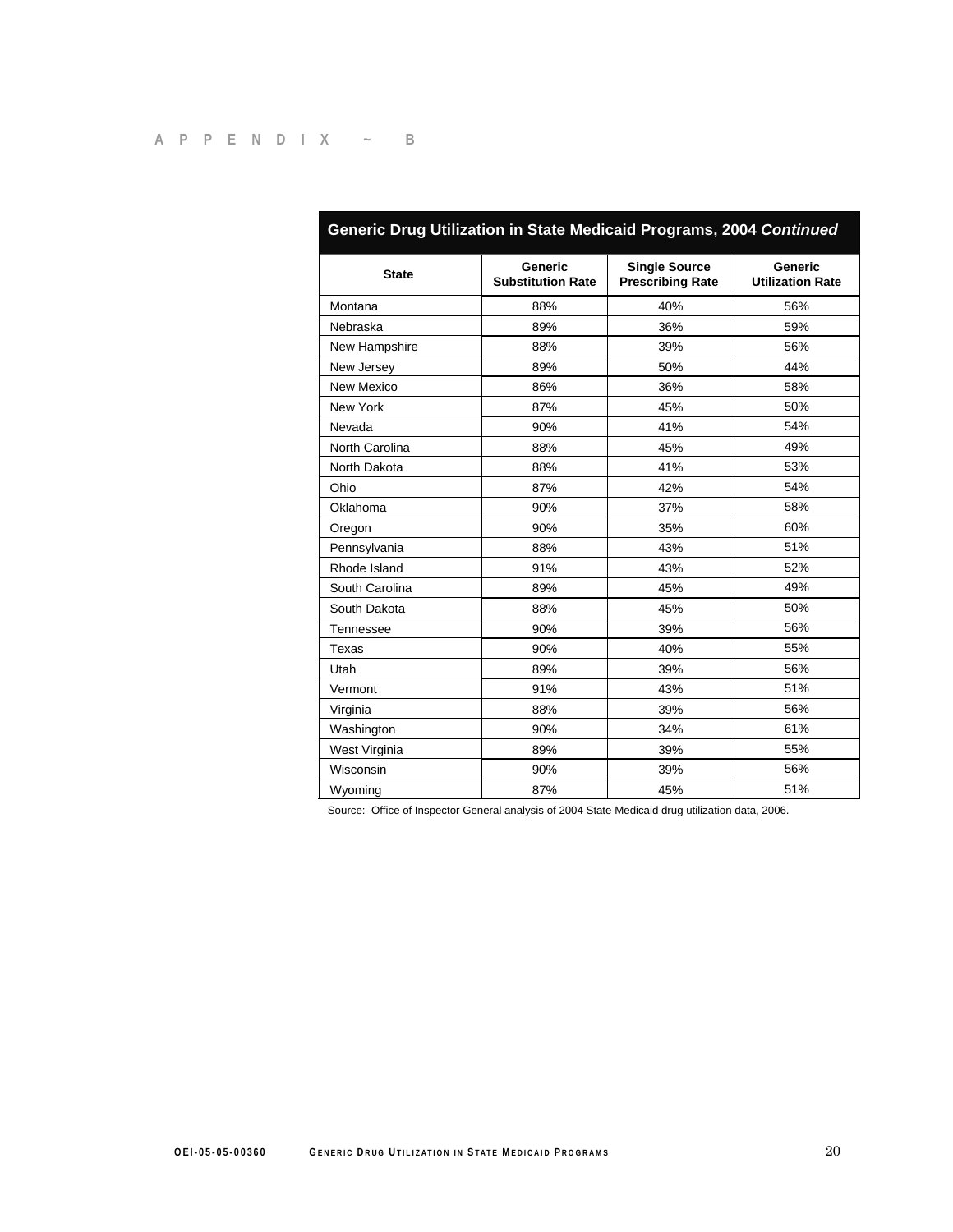#### **ANALYSIS OF THE IMPACT ON MEDICAID GENERIC DRUG UTILIZATION OF DUAL ELIGIBLES' 2006 SHIFT TO MEDICARE**

In 2006, dual eligibles began receiving prescription drug coverage through Medicare. Dual eligibles made up approximately 15 percent of Medicaid beneficiaries in 2004, and their transfer from Medicaid to Medicare will affect Medicaid's overall prescription drug expenditures. However, excluding dual eligibles from our analysis made little difference in patterns of generic drug utilization. Table 3 displays 2004 average generic substitution, single source prescribing, and generic utilization rates for all Medicaid beneficiaries and for nondually eligible beneficiaries.

| Table 3: 2004 Indicators of Generic Drug Utilization:<br>All Medicaid Beneficiaries vs. Nondually Eligible Beneficiaries |                                     |                                                 |                                    |  |  |
|--------------------------------------------------------------------------------------------------------------------------|-------------------------------------|-------------------------------------------------|------------------------------------|--|--|
|                                                                                                                          | Generic<br><b>Substitution Rate</b> | <b>Single Source</b><br><b>Prescribing Rate</b> | Generic<br><b>Utilization Rate</b> |  |  |
| All Medicaid Beneficiaries                                                                                               | 89%                                 | 41%                                             | 54%                                |  |  |
| Nondually Eligible Beneficiaries                                                                                         | 88%                                 | 43%                                             | 53%                                |  |  |
| Percentage Point Difference                                                                                              | (-1)                                | $+2$                                            | (-1)                               |  |  |

Source: Office of Inspector General analysis of 2004 State Medicaid drug utilization data, 2006.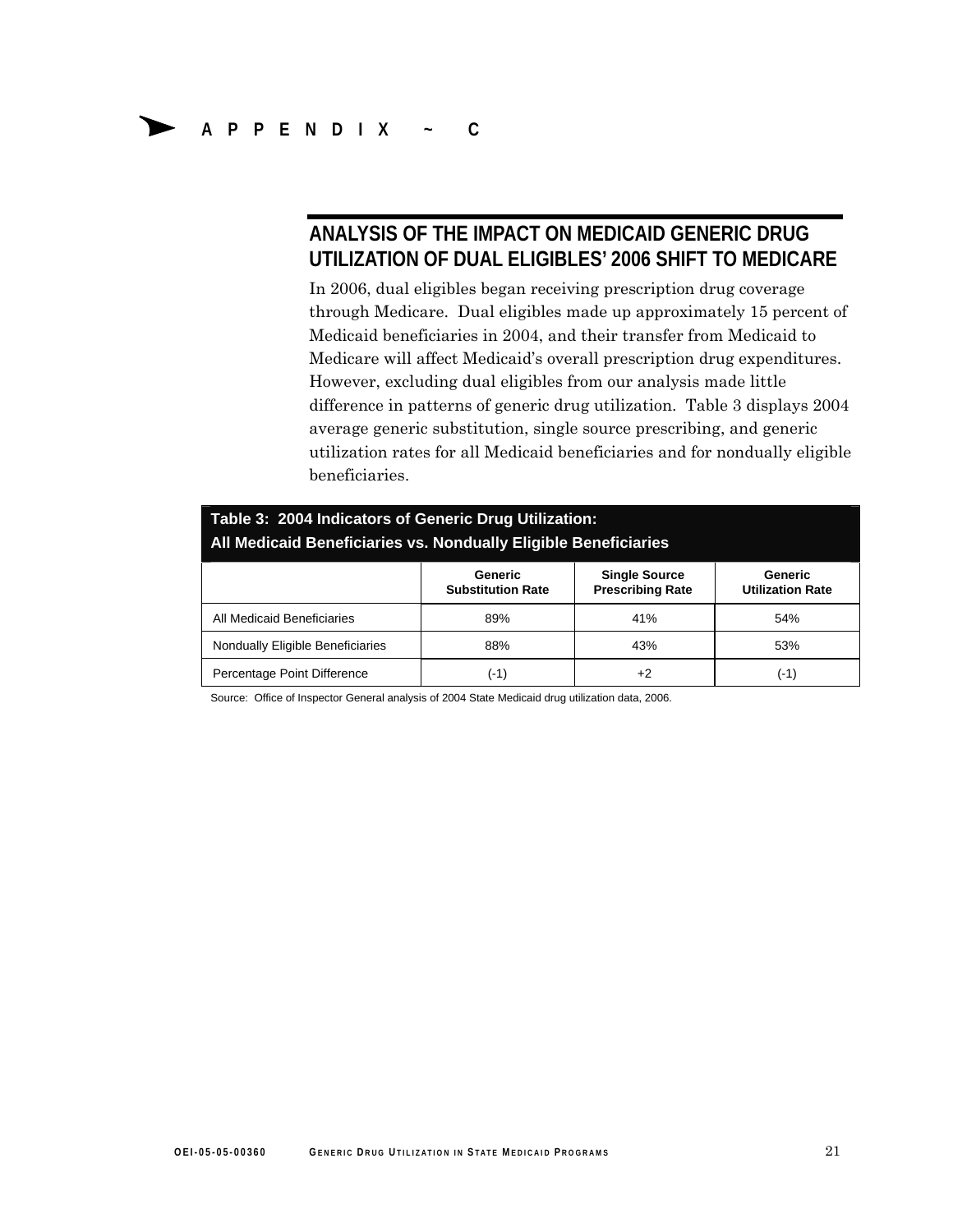**AGENCY COMMENTS** DEPARTMENT OF HEALTH & HUMAN SERVICES Centers for Medicare & Medicaid Services MAY 24 2006 200 Independence Avenue SW Washington, DC 20201 TO: Daniel R. Levinson **Inspector General** lad *Vl*uGd FROM: Mark B. McClellan, M.D., Ph Administrator Office of Inspector General (OIG) Draft Report: "Generic Drug Utilization in **SUBJECT:** State Medicaid Programs" (OEI-05-05-00360) Thank you for the opportunity to review and comment on the above OIG Draft Report. This OIG report assesses the extent to which State Medicaid programs use generic drugs. The Centers for Medicare & Medicaid Services (CMS) strongly encourages the dispensing of generic drugs. We are pleased that State Medicaid agencies have a high rate of generic dispensing and we hope that States will review the results of this report to identify yet more opportunities to further raise their generic dispensing rates. The report found that, on average, 89 percent of prescriptions were filled with a generic drug when a generic product was available. Fifty-four percent of all prescriptions were filled with a generic. The difference between percentages in generic substitution and overall generic usage occurs because 41 percent of prescriptions were written for drugs that do not have a generic substitute. The report notes that the high use of generic drugs in many States leaves little room for improvement. The report also notes that States vary in their use of generic drugs by therapeutic classes. In some instances this difference is substantial. In light of this finding, the report suggests that CMS assist States to identify and target these differences in order to increase the use of generic drugs. The report further suggests that CMS share with States its expertise on therapeutic interchangeability gained through the oversight of formularies of Medicare Part D Prescription Drug Plans. As the report notes, CMS strongly encourages States to maximize the use of generic drugs. We will share this report with States and encourage them to review their generic drug use by therapeutic class. While we would be happy to share CMS' expertise on therapeutic interchangeability, we note that States have pharmaceutical and therapeutics committees that should be equally qualified to make these determinations. Finally, we want to point out that, on occasion, States achieve better prices on brand name drugs than on generic drugs through aggressive rebates offered by some drug manufacturers. While we understand that OIG's analysis did not address State policies or rebates obtained, this fact could account for the lower use of generic drugs in some States for certain therapeutic classes of drugs and lower overall rates of generic use.